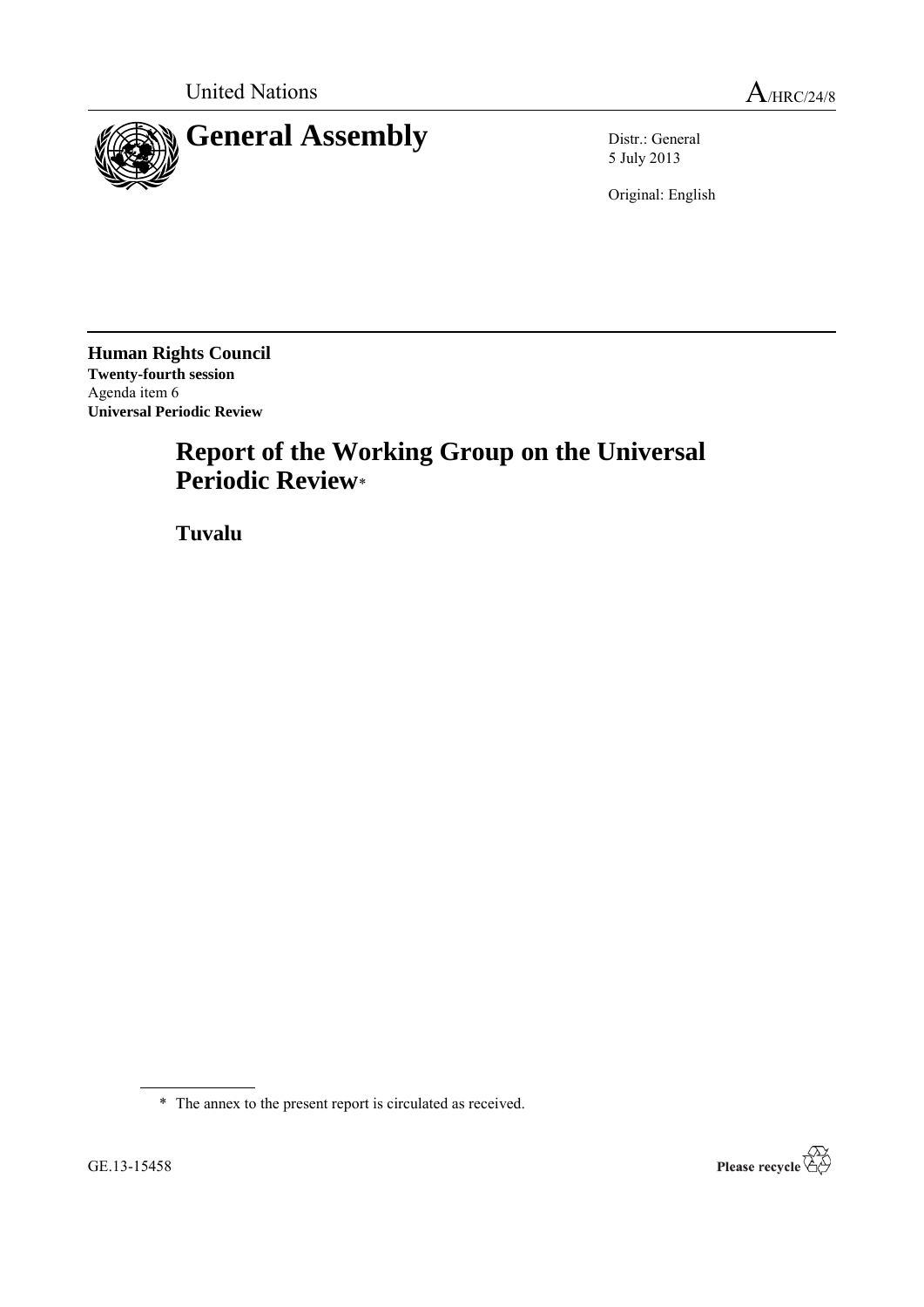### Contents

|       |    | Paragraphs | Page         |
|-------|----|------------|--------------|
|       |    | $1 - 4$    | 3            |
|       |    | $5 - 81$   | 3            |
|       | A. | $5 - 20$   | $\mathbf{3}$ |
|       | B. | $21 - 81$  | 5            |
| П     |    | $82 - 85$  | 13           |
| Annex |    |            |              |
|       |    |            | 20           |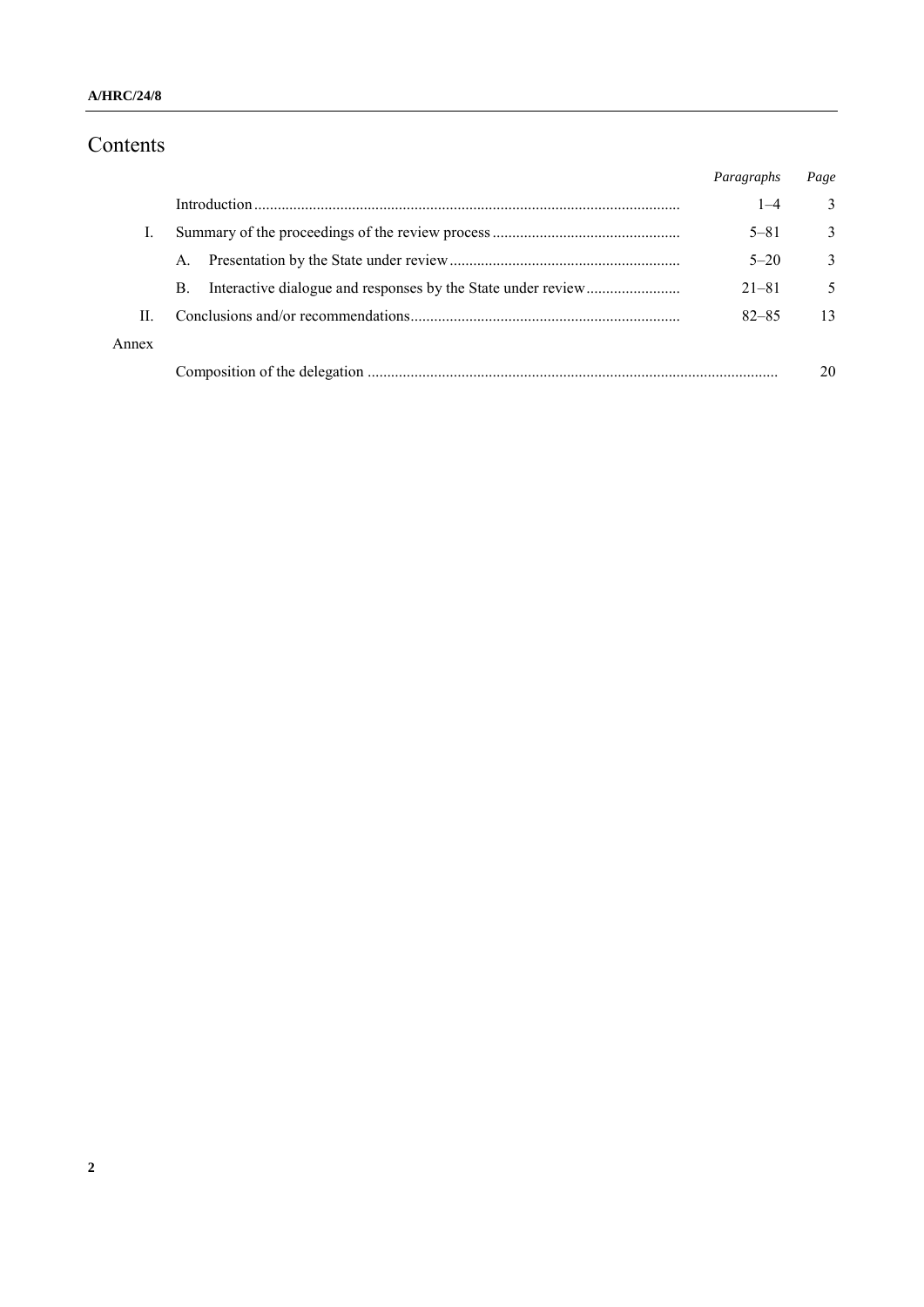### **Introduction**

1. The Working Group on the Universal Periodic Review, established in accordance with Human Rights Council resolution 5/1 of 18 June 2007, held its sixteenth session from 22 April to 3 May 2013. The review of Tuvalu was held at the 6th meeting on 24 April 2013. The delegation of Tuvalu was headed by Eselealofa Apinelu, Attorney General. At its 10th meeting held on 26 April 2013, the Working Group adopted the report on Tuvalu.

2. On 14 January 2013, the Human Rights Council selected the following group of rapporteurs (troika) to facilitate the review of Tuvalu: Estonia, Mauritania and the Republic of Korea.

3. In accordance with paragraph 15 of the annex to resolution 5/1 and paragraph 5 of the annex to resolution 16/21, the following documents were issued for the review of Tuvalu:

(a) A national report submitted/written presentation made in accordance with paragraph 15 (a) (A/HRC/WG.6/16/TUV/1 and Corr.1);

A compilation prepared by the Office of the United Nations High Commissioner for Human Rights (OHCHR) in accordance with paragraph 15 (b) (A/HRC/WG.6/16/TUV/2);

(c) A summary prepared by OHCHR in accordance with paragraph 15 (c) (A/HRC/WG.6/16/TUV/3).

4. A list of questions prepared in advance by Liechtenstein, Mexico, Montenegro, the Netherlands, Slovenia, Spain and the United Kingdom of Great Britain and Northern Ireland was transmitted to Tuvalu through the troika. These questions are available on the extranet of the universal periodic review (UPR).

### **I. Summary of the proceedings of the review process**

#### **A. Presentation by the State under review**

5. At the 6th meeting, on 24 April 2013, Ms. Apinelu, Attorney General, presented the national report and made an opening statement. She affirmed the commitment of Tuvalu to UPR and expressed appreciation to those who had provided support in the preparation of the State report.

6. The Head of the Delegation started her intervention by referring to the specific vulnerabilities that Tuvalu, as a small island State, had to face, namely the threat of the adverse impacts of climate change and sea-level rise, as well as the lack of capacity. The impact of globalization was overwhelming and the global financial crisis, together with the physical and social character of the country, had seriously undermined the country's ability to provide essential services to its people. The continuing loss of vital land, destruction of food crops and contamination of the ground-water supply by seawater intrusion were everyday challenges that affected the competing interests and priority needs of the Government and that seriously undermined the capacity of Tuvalu to protect fundamental human rights and to particularly fully implement economic, social and cultural rights.

7. The cultural traditions of Tuvalu and its community interests preserved harmony and peace in the country and influenced the behaviour of society and the management of the island community. To that extent, governance was assured through the *falekaupule*, the traditional house of the island chiefs and elders.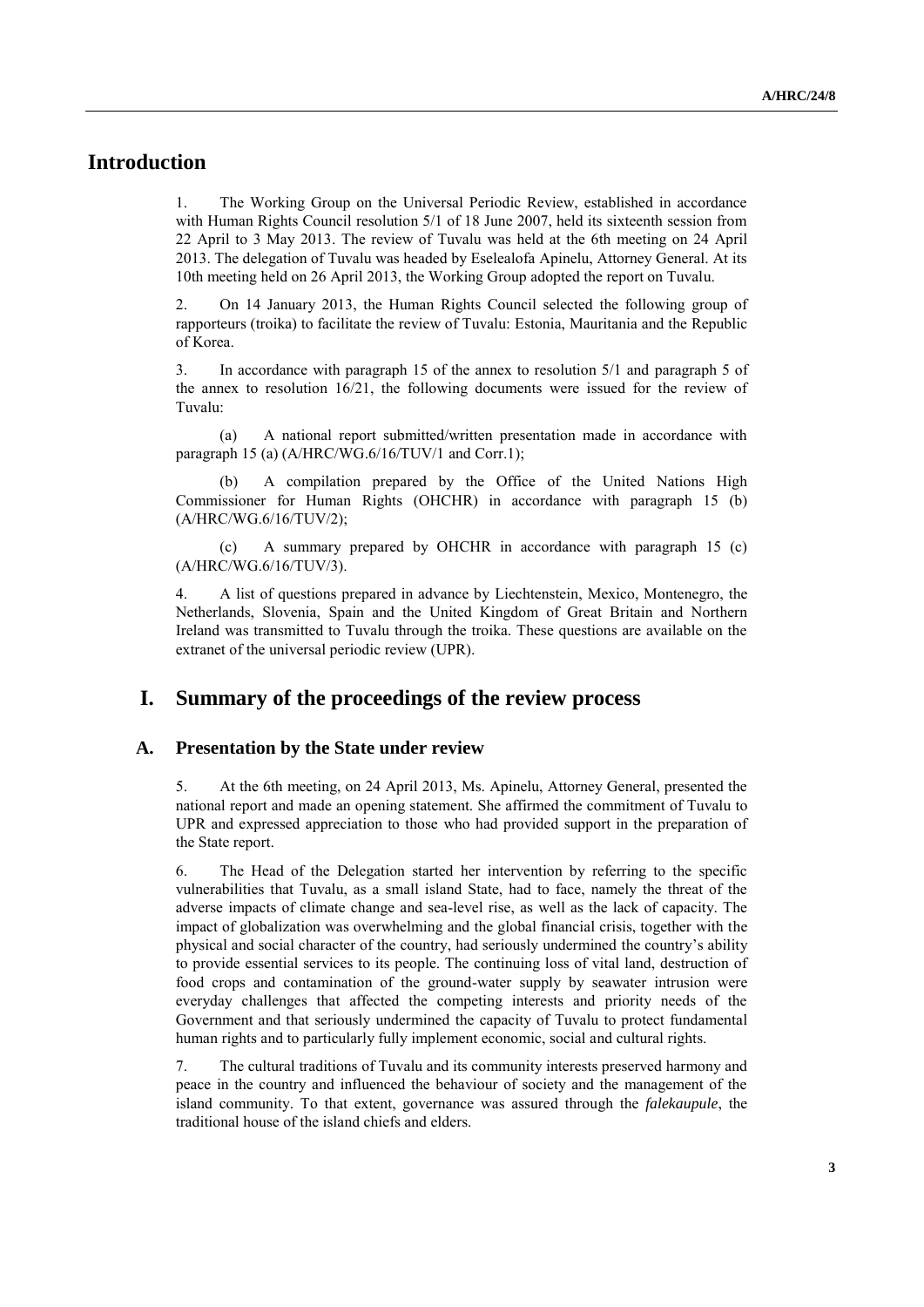8. Despite the above-mentioned situations, Tuvalu expressed its commitment to protect human rights and to meet its obligations on human rights, while noting that many commitments were dependent on the availability of financial and technical resources. In that regard, the advantages of the UPR process were welcomed, particularly the fact that it allowed Tuvalu to take stock of the human rights protection and permitted the Government to inform the international community of its human rights situation and to engage with other countries regarding the improvement of human rights.

9. With the aim of answering the advance questions received, the Head of the Delegation explained that, despite the fact that Tuvalu had not fully implemented all the supported recommendations of the last review, it had addressed human rights matters of significant relevance for the country, by mainly using the Te Kakeega II (National Strategic Development Plan). Some of the key national priorities identified in the National Strategic Development Plan were: education, health, establishment of the Ombudsman's Commission, gender-equality promotion, expansion of women's role in development, youths' participation in sports, promotion of traditional knowledge and culture, local governance and community development, revision of labour-related legislation, access to safe drinking water, housing availability and mitigation of the impacts on agriculture of climate change.

10. She also highlighted some progresses made related to Tuvalu's human rights commitments, such as the reporting to the Committee on the Rights of the Child and the Committee on the Elimination of Discrimination against Women; the support of the visit of the Special Rapporteur on the human right to safe drinking water and sanitation; the support of the ratification of the Convention on the Rights of Persons with Disabilities; the accession to the Rome Statute of the International Criminal Court; the inclusion of gender in government planning; and the visibility given to climate change issues.

11. Tuvalu noted, however, several challenges and constraints in the implementation of recommendations and the overall human rights commitments, mainly the funding constraints, resource availability and opportunity, which denied the outer islands the opportunity to participate actively. The impacts of climate change and sea-level rise; the lack of internal capacity, financial support, human resources and understanding of the United Nations human rights conventions, were likewise recognized as constraints on implementing the UPR recommendations.

12. Tuvalu mentioned that its plans for implementing the recommendations of the Special Rapporteur on the human right to safe drinking water and sanitation would be finalized upon receiving the final report from the Special Rapporteur. However, the Government was working to ensure a priority to access to safe drinking water and sanitation facilities.

13. Tuvalu reported that the Government was considering supporting the ratification of core human rights treaties but discussions were ongoing given the country's capacity constraints and the responsibility attached to the implementation of such treaties.

14. Likewise, regarding the questions received on legislative compliance, the Government was seeking financial and technical assistance from the international community. In that regard, with the assistance of the Pacific Islands Forum Secretariat, Tuvalu was considering facilitating a legislative compliance review of national laws and a cost benefit analysis before ratifying specific treaties. The Government had already endorsed accession to the Rome Statute of the International Criminal Court, however.

15. On women's rights and traditional practices, domestic violence was the main form of violence against women in Tuvalu. The CEDAW National Taskforce was giving more attention to this issue and the Family Protection and Domestic Violence Bill was awaiting community consultations in all islands before resubmission to Cabinet for consulting in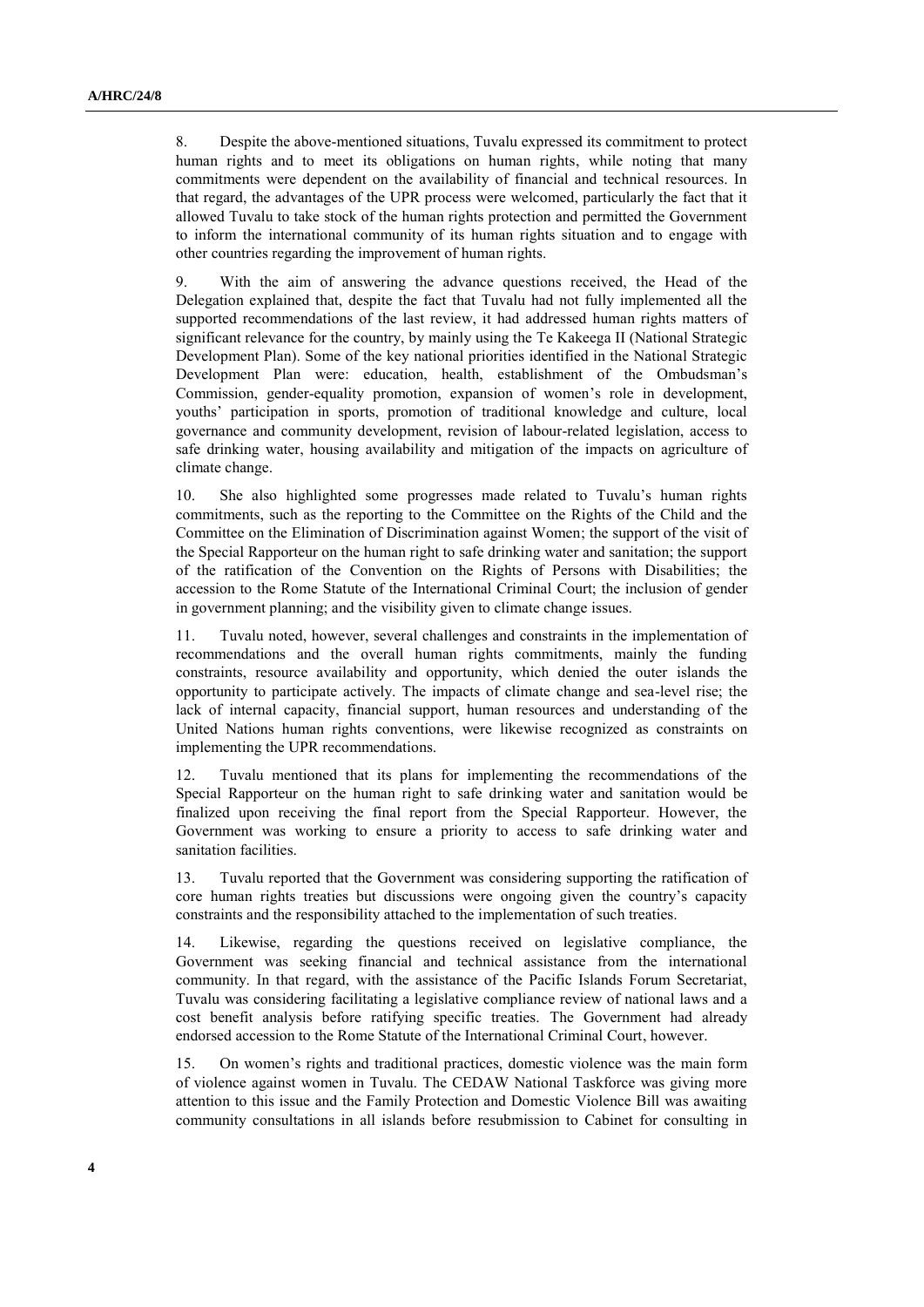Parliament. Furthermore, in 2009 the Parliament passed the Police Powers and Duties Act, which made domestic violence a criminal offence, recognized that domestic violence was not a private issue and specifically mandated the Police to respond to domestic violence.

16. While acknowledging the inconsistency of the country's domestic laws and cultural and traditional practices on the treatment of women's rights, the Department of Women Affairs aimed to use cultural realities to challenge harmful cultural practices. Furthermore, the Department of Women had increased the advocacy and lobbying on temporary special measures, especially in decision-making at the local and national level, and was also lobbying to support the amendment of the Constitution to prohibit sex and gender discrimination.

17. The Head of the Delegation expressed that people with different sexual orientation did not suffer social discrimination but the question of legal protection in the law was controversial and would need to be carefully considered. Tuvalu was open to discussion.

18. Tuvalu noted that consultations were ongoing with a view to amending the Constitution once there was wider understanding and acceptance of gender equality.

19. The Government was progressively realizing the recommendation to amend the legislation to include a safeguard against statelessness.

20. Tuvalu reiterated its commitment to protect the human rights of its people, for which purpose it requested relevant assistance in its effort to fulfil its human rights obligations.

#### **B. Interactive dialogue and responses by the State under review**

21. During the interactive dialogue, 38 delegations made statements. Recommendations made during the dialogue can be found in chapter II of the present report.

22. Maldives acknowledged significant developments since 2008 and appreciated efforts to address violence against women and the formulation of the Family Protection and Domestic Violence Bill. It recognized the need for international technical assistance and financial support to fully realize its first-cycle recommendations, as well as capacitybuilding and awareness-raising. It acknowledged water scarcity and urged the consideration of the report from the Special Rapporteur on the human right to safe drinking water and sanitation as the basis for advancement. Maldives made recommendations.

23. Mexico acknowledged the strengthening of human rights despite the challenges faced by Tuvalu. It welcomed cooperation with special procedures and the visit from Special Rapporteur on the human right to safe drinking water and sanitation. It expressed a hope to see a law on water adopted as soon as possible. It welcomed the report submitted on the Convention on the Rights of the Child. It encouraged the ongoing work to include prohibition of discrimination based on sex and gender in the Constitution. Mexico made recommendations.

24. Montenegro acknowledged the limited capacities of Tuvalu and encouraged the United Nations to provide specific assistance for the ratification of more human rights treaties. It recognized the importance of a plan of action as recommended by the Special Rapporteur on the human right to safe drinking water and sanitation. It expressed concern over disadvantaged position of women in some fields. It requested information on steps to amend the Constitution and to incorporate principles of equality and prohibition of sex- and gender-based discrimination into legislation. Montenegro made recommendations.

25. Morocco recognized the challenges to the full realization of social, economic and cultural rights faced by Tuvalu, and commended its efforts to harmonize domestic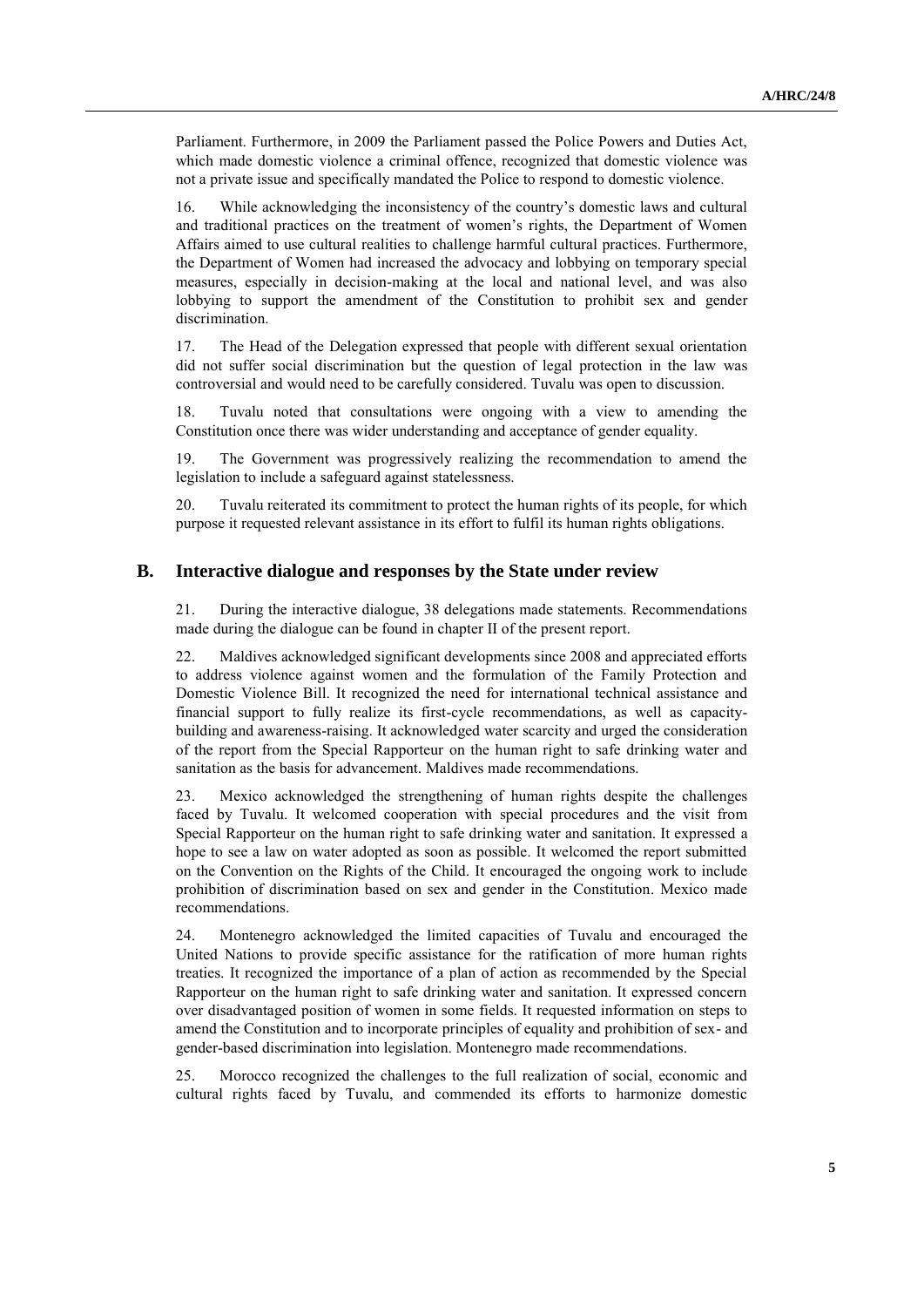legislation with international human rights instruments and implement institutional mechanisms to guarantee human rights. Morocco made recommendations.

26. Canada indicated that, in 2008, in response to interventions on freedom of religion or belief and freedom of expression relating to discrimination against individuals of certain beliefs that stemmed from traditional and customary practices, Tuvalu had recognized that there existed a discrepancy between the law and certain traditional practices and expressed its commitment to address that matter. Canada requested information on the status of current laws and concrete steps taken thereon. It welcomed the formulation of a Family Protection Bill and the announcement of the launching of community consultations. Canada made recommendations.

27. New Zealand commended the commitment of Tuvalu to improve the human rights protection, including addressing domestic violence, although more remained to be done. New Zealand requested information on the steps taken to ensure a mechanism, such as an Ombudsman, to investigate allegations of human rights violations. Noting resource constraints and geographic challenges, it commended the country's efforts in financial governance. It noted that health and education services should be prioritized. New Zealand made a recommendation.

28. Nicaragua recognized that Tuvalu had limited national resources and underscored the cooperation shown in hosting the Special Rapporteur on the human right to safe drinking water and sanitation. It also expressed hope for the creation of a framework for cooperation, bearing in mind the harmful consequences of climate change. It recognized efforts to achieve participation by and empowerment of women. It encouraged continued efforts to improve equality between men and women. Nicaragua made a recommendation.

29. Nigeria commended progress in promoting and protecting human rights and in ensuring that human rights standards were included in the domestic legislation. It noted the efforts of Tuvalu to empower women through its National Women's Policy and youth through its National Youth Policy. Nigeria made recommendations.

30. Philippines noted the progress of Tuvalu in building the normative framework and institutions on human rights and commended the enactment of laws and the establishment of government offices such as the People's Lawyers Office and the Department of Women's Affairs. It welcomed the ratification of core human rights instruments. It commended the work on the National Strategic Plan key priorities. It recognized the country's constraints and supported the appeal to the international community for technical assistance. It made a recommendation.

31. Senegal noted the integration of international human rights standards into domestic legislation. It welcomed the establishment of a special task force to eliminate violence against women. Senegal recognized the challenges faced and endorsed the country's call for technical assistance. It made a recommendation.

32. Singapore noted that, despite challenges, Tuvalu had made progress in promoting and protecting human rights. It commended steps taken to promote women's rights and acknowledged the National Women's Policy and the Family Protection and Domestic Violence Bill. Singapore noted the impact of the climate change on people's access to food, safe drinking water, adequate housing and arable land. It recognized the preparation of a comprehensive National Adaptation Programme of Action and noted the active engagement of international organizations to support its implementation. Singapore made recommendations.

33. The Head of Delegation thanked the distinguished delegates for all the comments and welcomed the recommendations provided as a way to improve human rights in Tuvalu.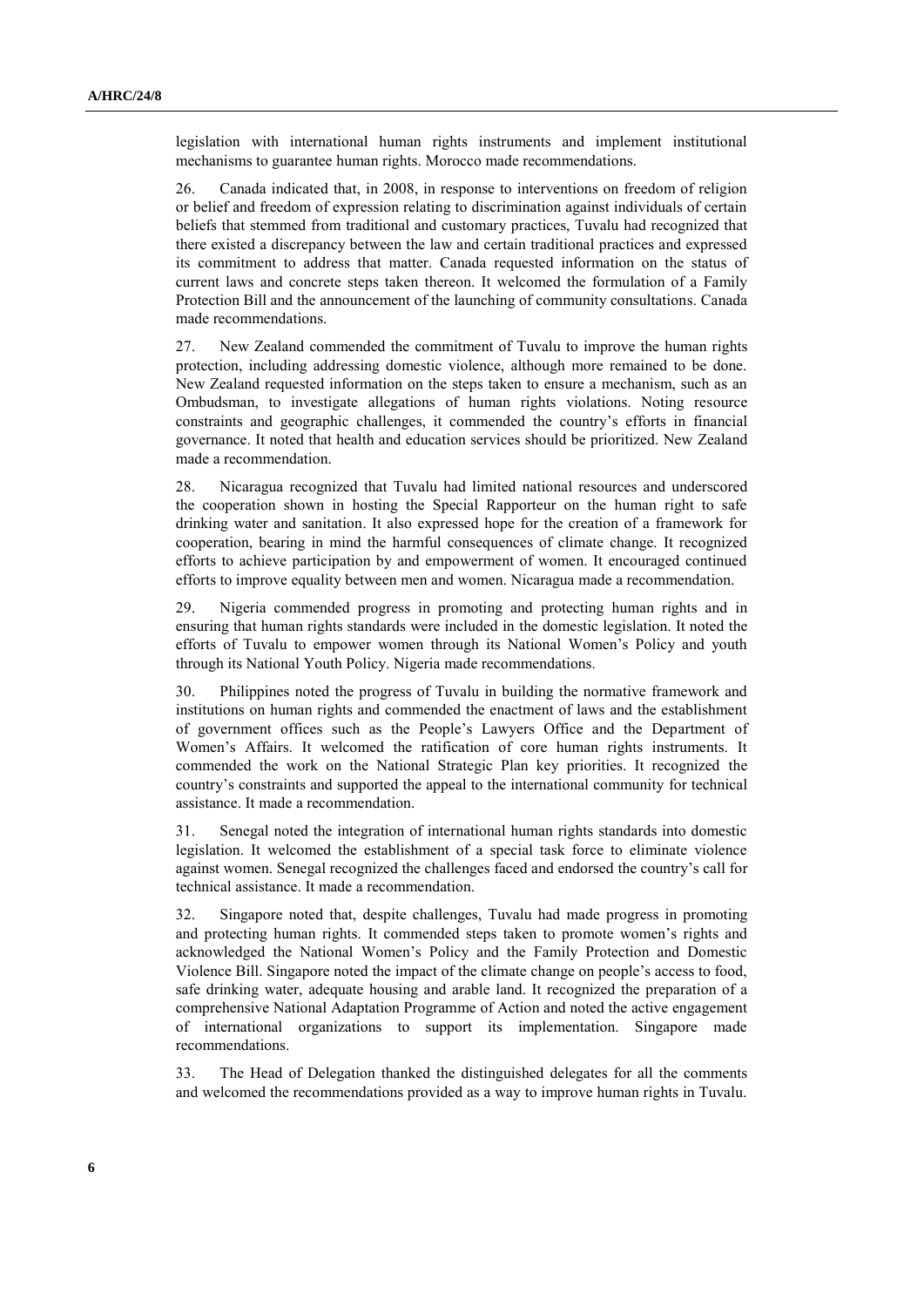She stated that Tuvalu would require assistance in order to implement or carry forward these recommendations.

34. She referred that the report from the Special Rapporteur on the human right to safe drinking water and sanitation was most helpful to the country and stated her belief that it would form a very good basis for the Government to use and try to fulfil its obligations with regard to the matter.

35. Concerning protection of women and children and the Family Protection and Domestic Violence Bill, the Head of the Delegation reported that consultations with outer islands to fully explain the content of the bill to the people and receive their comments were hindered by transportation problems. However, she assured that the matter remained a priority for the Office of the Attorney General and the Office of the Prime Minister.

36. With regard to the Ombudsman's Commission to specifically address human rights issues, the Government had implemented the establishment of the Ombudsman's Commission under the Leadership Code to look into breaches of that code with leaders' role in decision-making.

37. In relation to other human rights instruments to which Tuvalu was required to sign up, all human rights issues were beneficial to the country but it was just a matter of how Tuvalu could actively engage and fulfil those commitments given its financial constraints and human resources limitations, which obliged Tuvalu to set priorities as to what could actually be done in any given year and within current capabilities.

38. Women's protection was a priority and, in almost every official or non-official meeting or gathering, there was an opportunity for women's organizations to highlight their aims and visions and to seek support from the community in furthering the equality issue. However, the process of getting the proposed amendments to the Constitution aimed at ensuring a provision on equal treatment on the basis of sex was still under consultation as there was not yet clear support from all the islands. Nevertheless, the Department of Women's Affairs was actively engaged in consulting and trying to ensure that support was received for those matters.

39. Slovakia recognized the vulnerability of Tuvalu to the impacts of climate change. It commended the Education for Life programme providing free and universal primary education and the achievement of high literacy rates. It acknowledged the development of the Draft Water Act, the Sustainable and Integrated Water and Sanitation policy, the establishment of the Department of Women's Affairs and the inclusion of women and gender development in the 2005-2015 National Strategic Development Plan. Slovakia made recommendations.

40. Slovenia noted progress in the human rights commitments and obligations of Tuvalu and in the inclusion of human rights standards in domestic legislation. It noted concern at violence against women, including domestic violence, from the Committee on the Elimination of Discrimination against Women. It acknowledged the ratification of the Convention on the Elimination of All Forms of Discrimination against Women (CEDAW) and the Convention on the Rights of the Child (CRC). It welcomed the country's agreement to the 2012 visit from the Special Rapporteur on the human right to safe drinking water and sanitation. Slovenia made recommendations.

41. Spain welcomed the efforts of Tuvalu to fulfil its international obligations and underscored the visit from the Special Rapporteur on the human right to safe drinking water and sanitation. It mentioned the Government's decision to reflect on the ratification of core human rights instruments and expressed hope that such reflection would be positive. It noted the priorities identified in the Second National Strategic Development Plan, including gender equality. Spain made recommendations.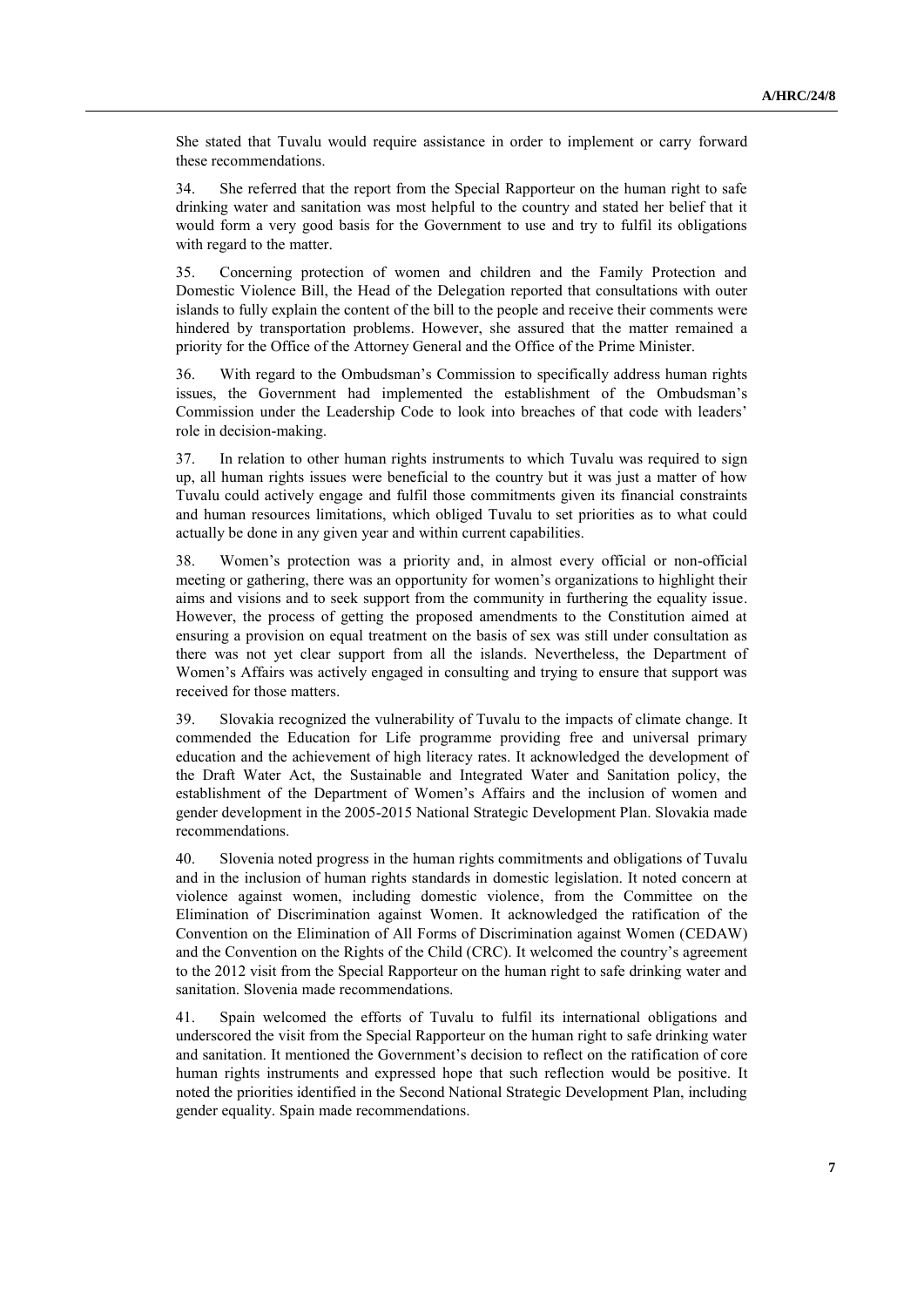42. Thailand welcomed legislation adopted to promote and protect human rights. It acknowledged progress in ensuring gender equality and women's basic rights but remained concerned about reports of domestic violence and stereotyping regarding women's role in society. It appreciated the submission of the report to the Committee on the Rights of the Child and the establishment of a school for children with special needs. It supported child rights as a top national agenda. Thailand recognized the constraints and challenges faced by Tuvalu and encouraged the international community and OHCHR to provide assistance and capacity-building. It made recommendations.

43. Trinidad and Tobago noted the key national human rights priorities of Tuvalu that included the promotion of gender equality and the provision of safe drinking water. It commended the work of the Department of Women in collaboration with the United Nations Development Programme. It acknowledged the climate-change challenges faced and commended the National Adaptation Programme of Action to address such issues. It welcomed the visit by the Special Rapporteur on the human right to safe drinking water and sanitation to examine the water and sanitation situation in Tuvalu. It made recommendations.

44. Turkey acknowledged positive steps taken to implement the country's commitment to human rights. It recognized constraints and invited regional and international development partners to provide technical and financial assistance. Turkey expressed confidence in the successful implementation of the National Strategic Development Plan and its prioritization of issues such as the Ombudsman's Commission, the promotion of gender equality and the role of women in development. It underscored the importance of having a national human rights institution. Turkey made recommendations.

45. The United Kingdom of Great Britain and Northern Ireland recognized the challenges faced by Tuvalu, particularly climate change, and acknowledged the level of consultation with civil society. It noted the ratification of just two international human rights treaties and encouraged the signature and ratification of other human rights treaties. It urged steps to address water and sanitation problems. It emphasized the importance of the right to social security and an adequate standard of living. It made recommendations.

46. The United States of America commended Tuvalu for its 2010 elections. It noted and encouraged the participation in the subregional audit support programme. It welcomed the increased school attendance by girls and the increased women's participation in several areas. It expressed condolences at the loss of the Finance Minister and noted the need for a by-election. It raised concern over the application of and limitations in the Religious Organizations Restriction Act as well as over the illegality of sexual relations between males. It strongly supported decriminalizing consensual sexual relations between adults. It made recommendations.

47. Uruguay expressed appreciation for the country's efforts and commitment to the UPR process. It highlighted the legislative advances and institutional reforms made, which had helped towards fulfilling some of the previous UPR recommendations, despite the constraints and challenges facing Tuvalu. Uruguay made recommendations.

48. Concerning the efforts of Tuvalu to ratify core human rights treaties, the Head of the Delegation reiterated that assistance had been requested from the Pacific Islands Forum Secretariat to carry out a legislative review of the laws. From having ratified two human rights treaties, Tuvalu had realized of the obligations that came with signing up to international conventions. Tuvalu supported the idea of ratifying all core human rights treaties but it must make sure that it was in a position to fulfil what it was bound to do once an international convention was ratified.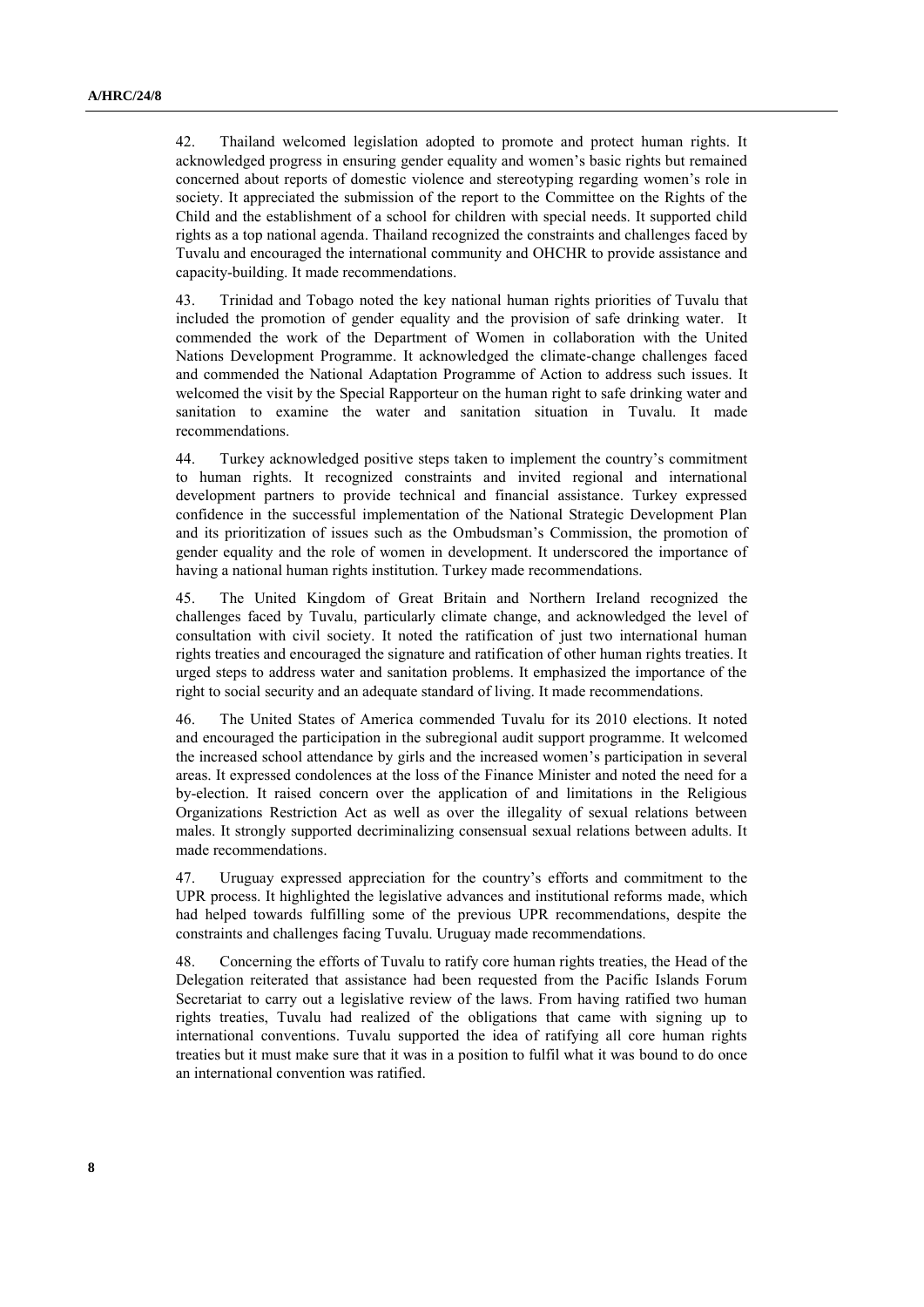49. Tuvalu reiterated its commitment with the special procedures and specifically acknowledged the assistance that Tuvalu could get from the report of the Special Rapporteur on the human right to safe drinking water and sanitation.

50. With reference to the country laws and traditional practices, which seemed to be in conflict with international law, that was a matter which continued consultations between the relevant authorities and the traditional assemblies on each island.

51. The Religious Organizations Restrictions Act was the Government's first attempt to facilitate dialogue between people who wanted to exercise freedom of religion and the country's traditional practices. It was the first law forbidding island communities from stopping anyone from sharing religious beliefs. The starting point of the law was to allow people to come in and explain and share their religious beliefs. Consultations were continuing, not just on religion but also on women's issues, between traditional leaders, decision makers, relevant government authorities, non-governmental organizations and civil society.

52. Viet Nam noted the remarkable progress made by Tuvalu since its first UPR in ensuring that human rights were included in national legislation. It highlighted the drafting and implementation of several important acts, such as on Constitutional amendment, the Leadership Code, police powers and duties, public enterprises and environmental protection. As a developing country, Viet Nam shared the constraints and challenges faced by Tuvalu in implementing its human rights obligations. It called upon the international community to support Tuvalu. It made recommendations.

53. Algeria, while acknowledging the challenges facing Tuvalu, noted the positive developments since its previous review, particularly the inclusion of international human rights standards into national legislation; measures in favour of persons with disabilities; and the adoption of the National Women's Policy, the draft National Youth Policy and the Family Protection and Domestic Violence Bill. It echoed the request for technical and financial assistance to implement the country's national priorities. Algeria made recommendations.

54. Australia commended the Police Service Act and the Police Powers and Duties Act and noted that changes to police legislation aligned with the International Covenants on Civil and Political Rights (ICCPR) and on Economic, Cultural and Social Rights (ICESCR). It was concerned about the delay in setting a date for a by-election in the electorate of Nukufetau and urged elections to be held to ensure representation of all Tuvaluans in Parliament. Australia acknowledged progress on gender equality and welcomed the engagement with the International Criminal Court. Australia made recommendations.

55. Azerbaijan congratulated the cooperation of Tuvalu with United Nations mechanisms and welcomed its readiness to accede to the core international human rights treaties. It noted efforts to ensure gender mainstreaming and women's empowerment and to combat domestic violence, as well as the adoption of the Police Powers and Duties Act. It was aware of the constraints faced by Tuvalu in the promotion and protection of human rights and the negative impact of climate change, and highlighted the need for support on the implementation of its human rights obligations. Azerbaijan made recommendations.

56. Brazil expressed appreciation for Tuvalu's commitment to the establishment of a national human rights institution; its openness to cooperation with its international partners in the sphere of human rights; its achievements in awareness-raising; and the impressive work carried out by the People's Lawyers Office in the field of access to justice. All such advances were a token of the unswerving commitment of Tuvalu to human rights, despite the social, economic and environmental challenges faced. Brazil made recommendations.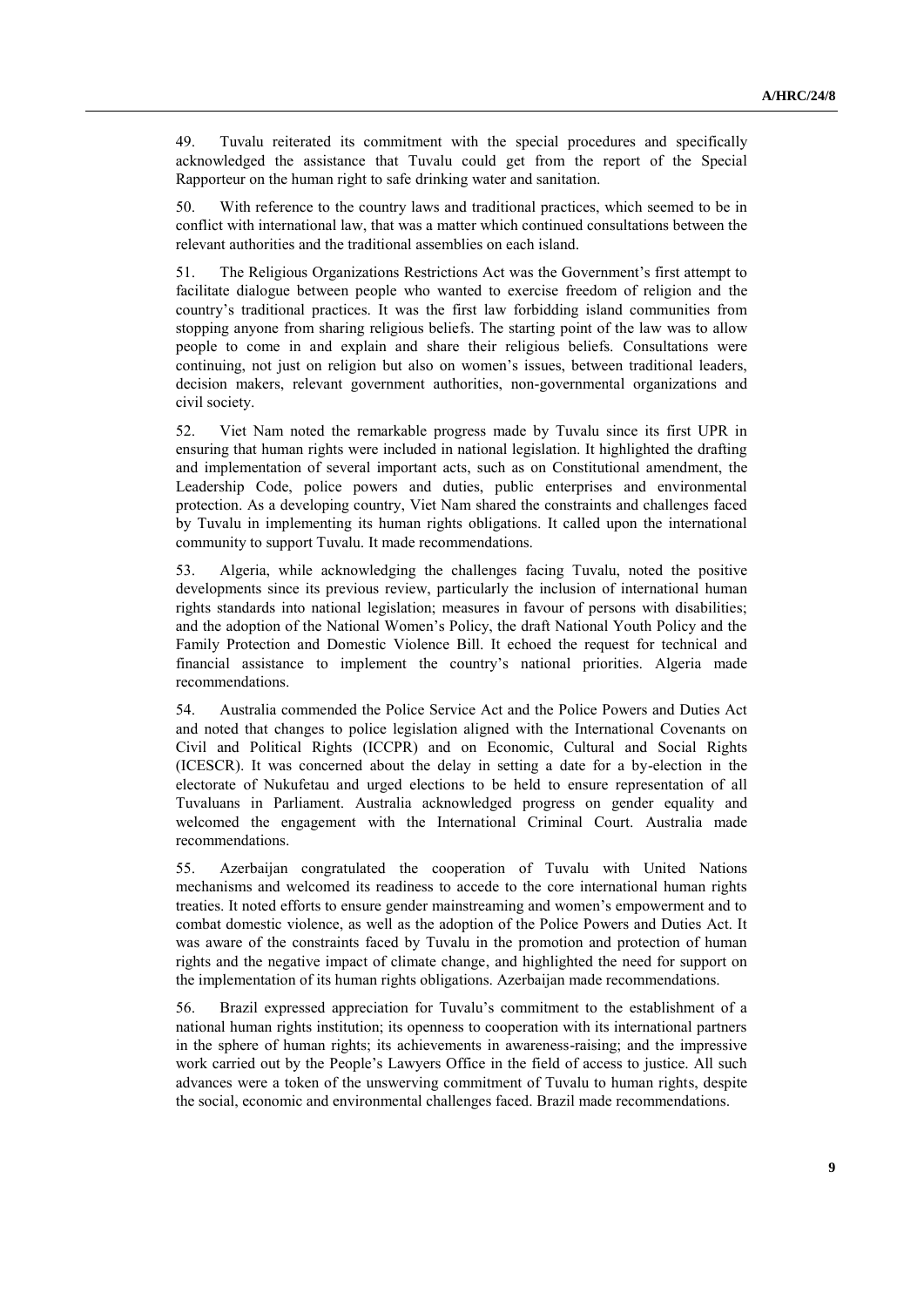57. The Netherlands welcomed the National Women's Policy, which was a positive step towards promoting gender equality and women's participation in the public sector. The Netherlands would continue to monitor its implementation, as the position of women was still vulnerable. It made recommendations.

58. Chile recognized the country's difficulties in implementing the recommendations of 2008 and the financial and human resource constraints. It acknowledged the commitment of Tuvalu to UPR and the special procedures; the measures adopted to ensure free and universal primary education for children and youth; the strengthening of the Attorney General's Office, the People's Lawyers Office and the police; and the implementation of national youth and women's policies. It encouraged Tuvalu to intensify efforts to ratify the various outstanding international human rights instruments. Chile made recommendations.

59. Costa Rica echoed the appeal of Tuvalu for technical and economic assistance. It acknowledged efforts to incorporate human rights standards into domestic legislation; the significant progress in the field of women's rights and empowerment at all levels of society; the legislative measures to combat human trafficking, especially of children; and the drafting of national youth policies. It urged Tuvalu to design a national plan or policy for children, recognizing the benefits of social investment in childhood. It highlighted the serious impact of climate change on the enjoyment of human rights. It made recommendations.

60. Cuba praised the steps taken by Tuvalu to promote and protect the rights of persons with disabilities and persons living with HIV/AIDS; the improvement of people's access to health services; and the increased awareness of human rights in the context of domestic violence. It welcomed several initiatives to combat HIV/AIDS and the discrimination of people living with HIV/AIDS. It asked Tuvalu about possible forms of international cooperation which could be entered into to ensure that its people fully enjoyed their human rights, particularly the rights to education and health.

61. Estonia noted with appreciation the inclusion of human rights standards in domestic legislation and progress in the implementation of several recommendations. It commended Tuvalu on prioritizing gender equality and promoting the role of women in its National Strategic Development Plan. Estonia urged Tuvalu to amend legislation to bring it into line with CEDAW and to raise awareness about women's rights and gender equality in society. It encouraged Tuvalu to show a strong commitment to the rule of law by ratifying and aligning its legislation with the Rome Statute and acceding to the Agreement on the Privileges and Immunities of the International Criminal Court. Estonia made recommendations.

62. With reference to the by-election question, the Head of the Delegation reported that it was a matter before the High Court, which would probably instruct as to when the byelection will be carried out.

63. The Attorney General reiterated that women took priority in Tuvalu and that there were ongoing consultations on that matter. However, several cultural practices stopped women from doing certain things and it would probably take time for women to break away from the bonds of cultural practices. She stated that there were no laws which prevented women from having equal access to employment.

64. On the ratification of the Rome Statute of the International Criminal Court, it was reiterated that the Cabinet had already endorsed accession thereto and that the Optional Protocol was under consideration.

65. The Director of Education stated that the system was trying to promote education, particularly early childhood education, which was one of the priorities of the National Strategic Development Plan.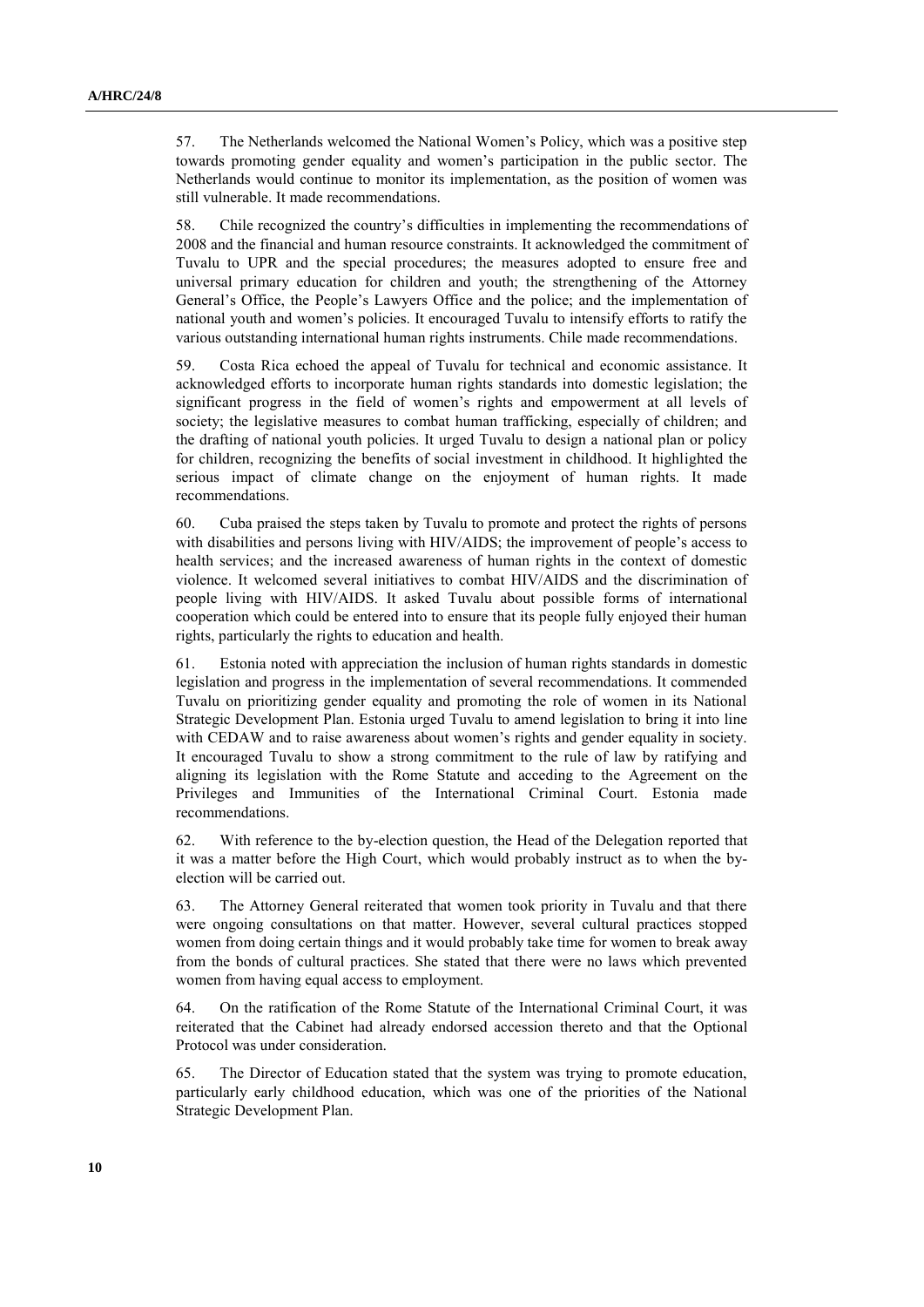66. On the area of corporal punishment, she noted the recent review of the Education Act with the aim of integrating human rights concerns. She explained that corporal punishment was legal and allowed, but only by the head teachers. Tuvalu was working to combat that and discussions had been conducted on the issue. Tuvalu requested support from the international community to improve that area.

67. Concerning corporal punishment of children in a domestic context, the delegate from the Crown Counsel reported about a workshop conducted by the Red Cross society to formulate a policy for the child protection, which covered protection of children, inter alia, from physical, emotional, sexual and financial abuse. He expressed hope that with additional assistance the policy would come into effect soon. He also called for amendments to the Education Act to prohibit corporal punishment.

68. France welcomed the willingness of Tuvalu to defend human rights, despite the economic and financial constraints and environmental challenges it faced. It particularly welcomed the action taken by Tuvalu to combat poverty and to promote quasi-universal access to health services and education. France made recommendations.

69. Germany welcomed the visit of the Special Rapporteur on the human right to safe drinking water and sanitation. Referring to the Constitution Amendment Act, Germany asked Tuvalu how the Government intended to guarantee the right of every person to freedom of religion or belief in the application of the act. It welcomed recent steps to strengthen the legal and social status of women, but was concerned that neither the Constitution nor other legislation embodied the principle of gender equality, nor contained a definition of discrimination against women. Germany made recommendations.

70. Guatemala welcomed the development of policies to promote human rights, particularly the National Women's Policy, the National Youth Policy, the Inclusive Education Policy and the National Strategic Development Plan. It shared the concerns of the Committee on the Elimination of Discrimination against Women at the lack of public awareness of women's rights and gender equality; at women's lack of awareness of their rights; and at the paternal transmission of land ownership. While welcoming improvements on the matter, it urged Tuvalu to continue efforts to promote gender equality throughout the country. Guatemala made recommendations.

71. Hungary took note of the cooperation with OHCHR and the expertise extended by CEDAW and the Special Rapporteur on the human right to safe drinking water and sanitation. It recognized efforts to eliminate gender inequalities but encouraged the country to include gender as a prohibited ground for discrimination in the Constitution. Hungary believed that free and universal primary education should be accessible to both urban and rural areas and gender equality should be incorporated into the higher education levels. It was concerned that corporal punishment of children was still lawful in schools. It noted the Inclusive Education Policy and encouraged increased participation of persons with disabilities in formal decision levels. Hungary made recommendations.

72. Indonesia welcomed the Second National Strategic Development Plan and its midterm review, whose key national priorities demonstrated the commitment of Tuvalu to human rights. It agreed with the importance of technical and financial assistance from regional and international development partners in implementing those priorities. It commended measures adopted to raise public awareness of the rights of vulnerable groups, including women and persons with disabilities. It welcomed the adoption of the Police Powers and Duties Act, which would help to eradicate domestic violence. Indonesia made recommendations.

73. Ireland, noting the adverse impact of sea-level rise on food security, water and health on the people of Tuvalu, welcomed the Government's position on the need for the international community to address the human rights dimensions of climate change. Ireland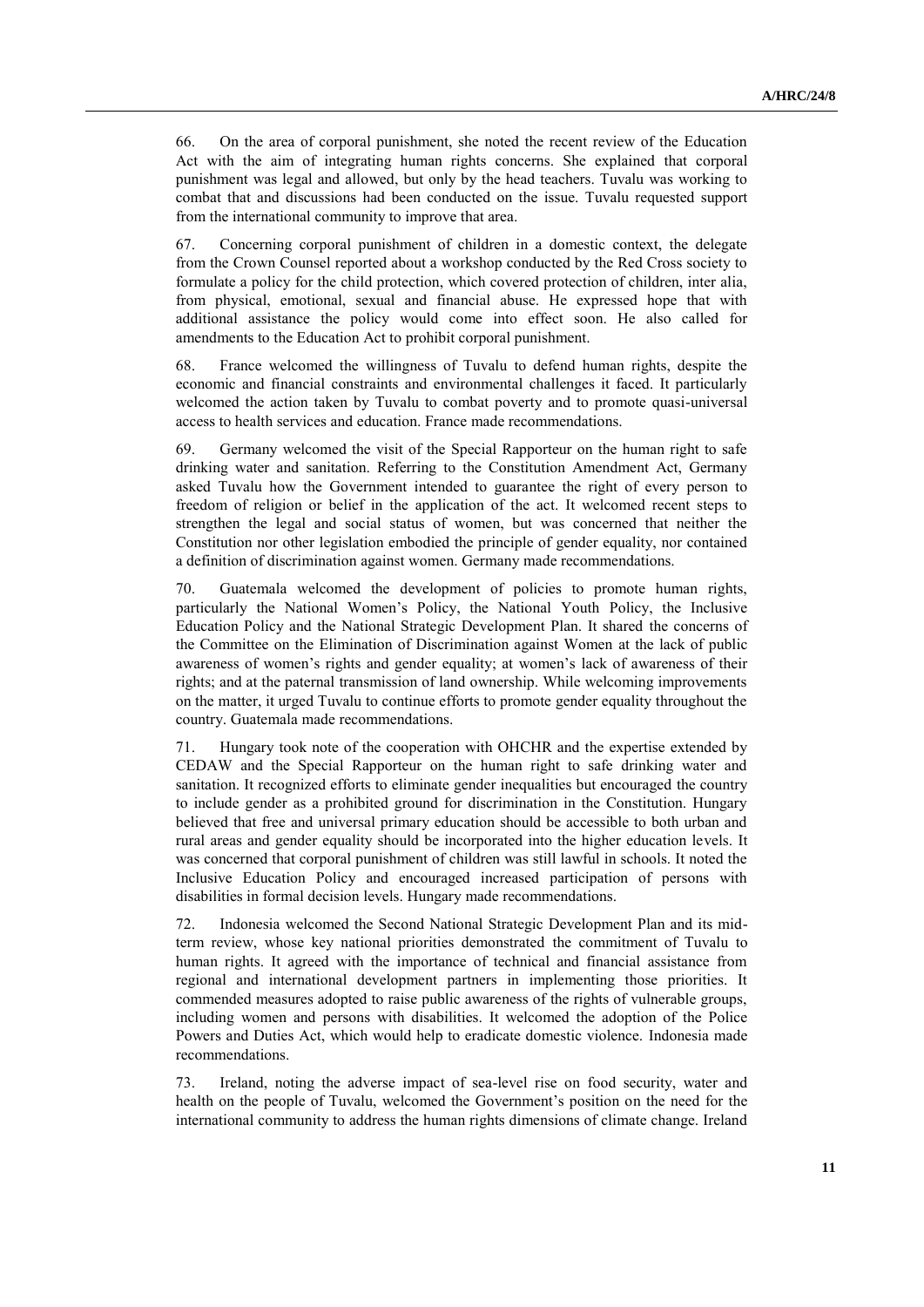urged Tuvalu to ensure that the provisions of international human rights treaties were fully implemented in policy and practice. On access to justice issues, it urged Tuvalu to ensure that the People's Lawyers Office was given the necessary human and financial resources to operate effectively in all the islands. Ireland made recommendations.

74. Italy welcomed efforts deployed by Tuvalu to comply with international human rights standards and to implement CRC and CEDAW. Italy noted the internal debate on possible accession to other core international human rights instruments. It noted reports indicating that action deployed to protect women's rights still had limited impact. Italy made recommendations.

75. Malaysia noted the progress made since the first UPR of Tuvalu, particularly on the inclusion of human rights standards in domestic legislation. It acknowledged that remaining challenges were hindering the full enjoyment of human rights and hoped that the international community would heed the country's call for technical and financial assistance in fulfilling its human rights obligations. It welcomed ongoing efforts in gender mainstreaming and observed that progress had been made in youth development, inclusive education and persons with disabilities. Malaysia made recommendations.

76. The Head of the Delegation, in response to the question on repealing the new laws adopted to address the issues in relation to freedom of religion and its cultural practices, said that there were ongoing consultations between the islands. The approach of Tuvalu was to facilitate dialogue between religious organizations and the different islands.

77. With regard to the People's Lawyers Office, it was noted that Tuvalu needed assistance in that area. Meetings had taken place to discuss having a pool of available lawyers but the People's Lawyers Office currently had only one lawyer.

78. Lastly, concerning the call for Tuvalu to ratify the core human rights treaties, as had been stated previously, a legislative review was currently being carried out in order to give the Government and people of Tuvalu an understanding of the obligations before ratifying international conventions.

79. The Head of the Delegation took the opportunity to thank the Tuvaluan delegation for assisting in this presentation as well as all the countries for their comments and recommendations.

80. The recommendations received were most useful for Tuvalu and it was noted that some recommendations might be within the country's capabilities, as it was already working on those with the assistance of foreigners' donors, whereas others required more assistance from the international community. Tuvalu reiterated that it would continue to request assistance from the international community in its efforts to fulfil its international human rights obligations.

81. Tuvalu engaged to come back to the working group with a more formal commitment as to which recommendations and what plan would be the way forward for the country to continue in its efforts to address human rights.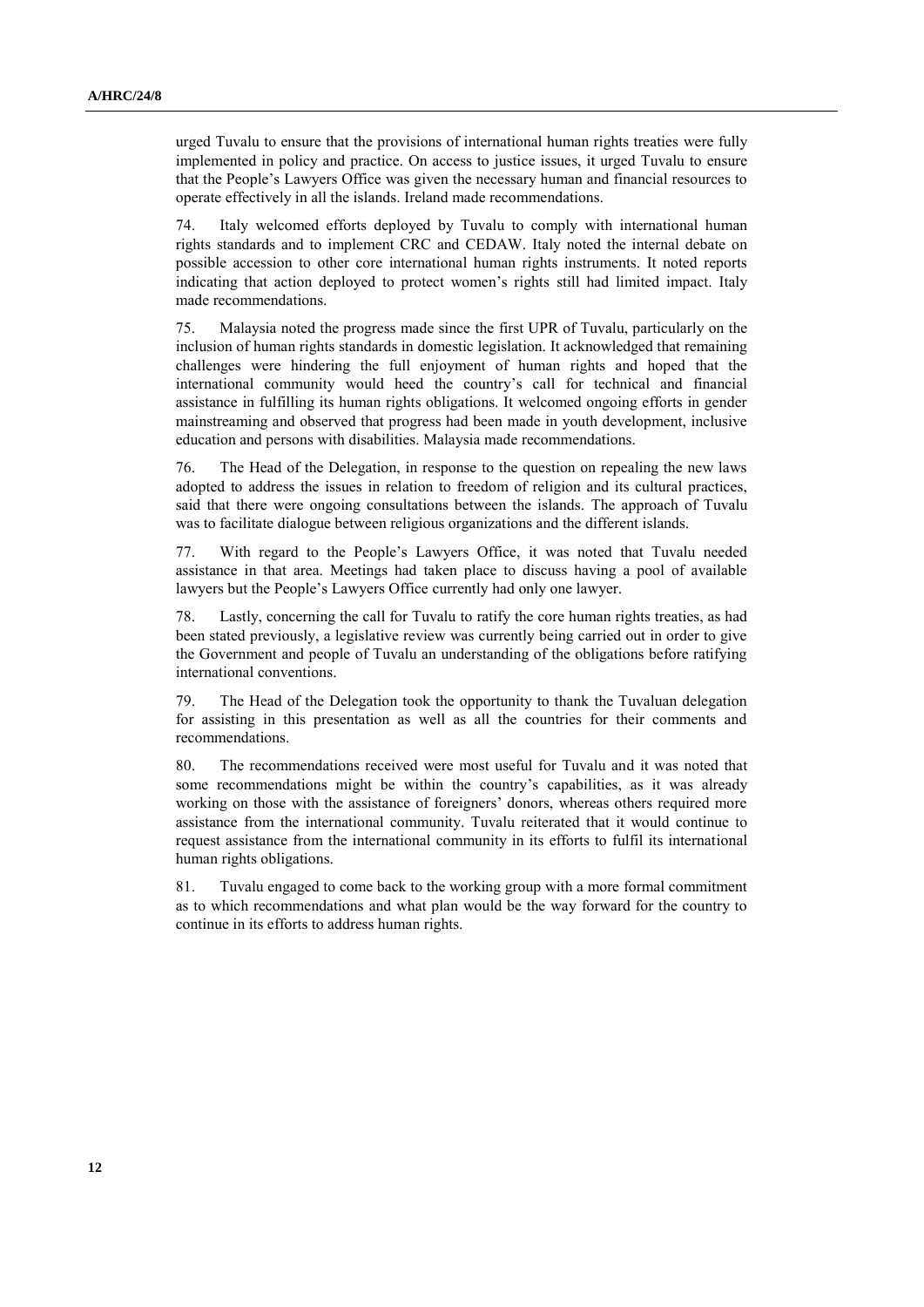#### **II. Conclusions and/or recommendations**\*\*

82. **The recommendations formulated during the interactive dialogue listed below enjoy the support of Tuvalu:**

82.1. **Continue the efforts to achieve accession to the main human rights international instruments and their consistent incorporation into domestic legislation (Costa Rica);**

82.2. **Consider ratifying new international human rights instruments which would assist in strengthening its legal and institutional framework for the promotion and protection of human rights (Nicaragua);**

82.3. **Continue its efforts to accede to the remaining core international human rights treaties, which will strengthen the domestic legislation with regard to the promotion and protection of human rights, including freedom of religion or belief (Turkey);**

82.4. **Work closely with the OHCHR and the Council for considering eventual participation to the core international instruments on human rights (Viet Nam);**

82.5. **Further continue internal consultations and request the technical assistance of relevant UN institutions with regards to the accession to the core international human rights treaties (Azerbaijan);**

82.6. **Increase efforts to swiftly ratify fundamental treaties on human rights, such as ICCPR and ICESCR, also by taking advantage of the available international technical assistance to address possible shortcomings in fulfilling the requirements of the international treaties (Italy);**

82.7. **Put in place, with the technical cooperation of OHCHR and the financial support of the donor's community, a sustained human rights training process for government authorities, the People's Lawyers Office, officials of the justice system and inhabitants of the country, in order to begin with a ratification process, or when applicable, accession, to the main international human rights treaties, including the Rome Statute of the International Criminal Court (Uruguay);**

82.8. **Ratify the Rome Statute of the International Criminal Court as soon as possible (Australia);**

82.9. **Ratify the Rome Statute of the International Criminal Court and accede to the Agreement on the Privileges and Immunities of the ICC (Estonia);**

82.10. **Accelerate the process of legislative compliance review, mentioned in the state report, in order to ratify the core human rights treaties, in particular the ICCPR (Hungary);**

82.11. **Consider becoming party to the Optional Protocols to the CRC (Thailand);**

82.12. **Consider signing and ratifying the new Optional Protocol to the CRC on a communications procedure (Slovakia);**

<sup>\*\*</sup> Conclusions and recommendations have not been edited.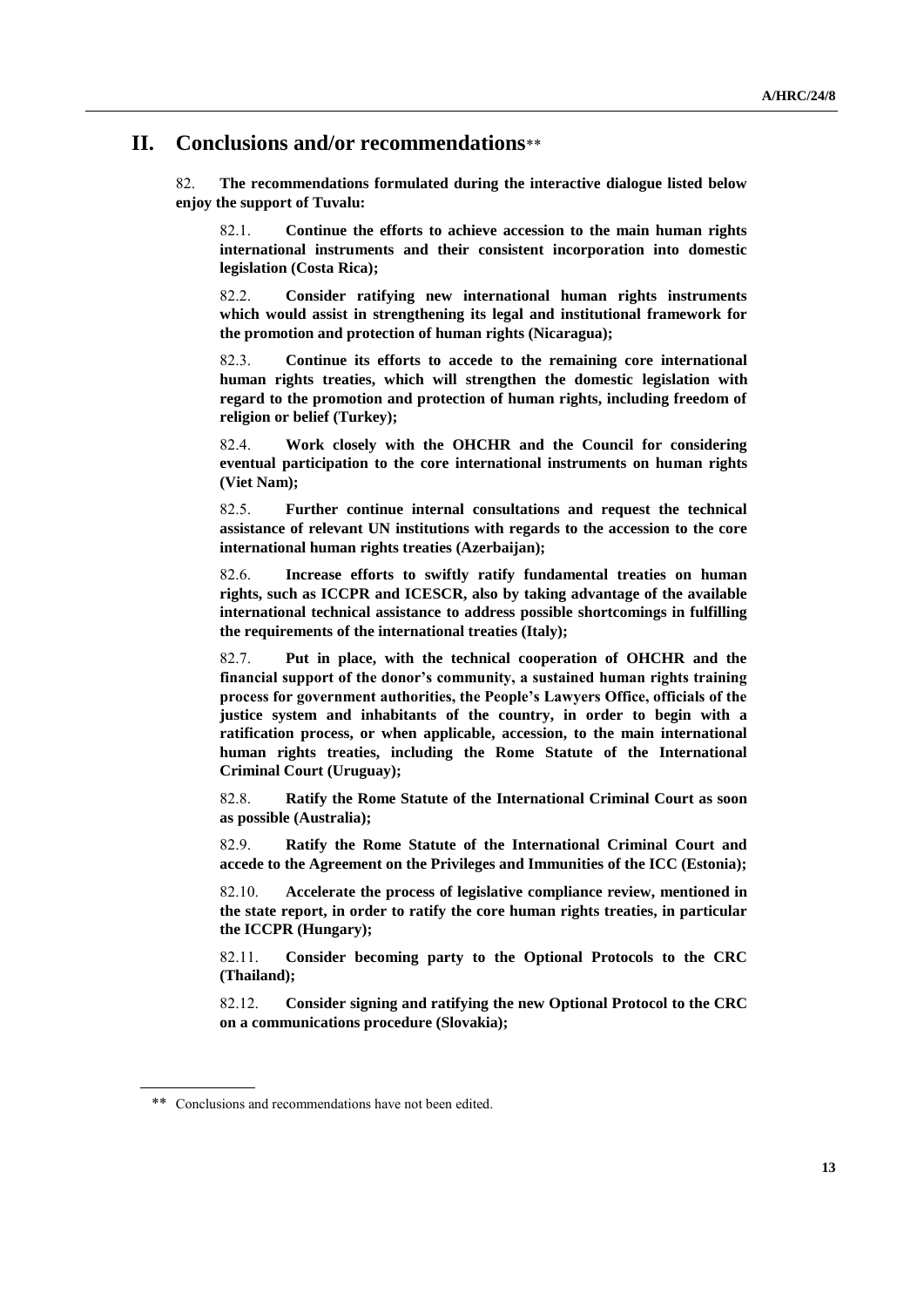82.13. **Continue its efforts to harmonize its national legislation with international human rights instruments (Morocco);**

82.14. **Continue progress towards passage of subordinate legislation and full implementation of the Police Service Act 2009 and the Police Powers and Duties Act 2009 (Australia);**

82.15. **Step up its efforts to implement the Police Powers and Duties Act (PPDA) (Indonesia);**

82.16. **Intensify efforts to establish a National Human Rights Commission in order to consolidate and secure the gains made in promoting and protecting the human rights of the people of Tuvalu (Nigeria);**

82.17. **Pursue its efforts to create a national human rights institution (Turkey);**

82.18. **Maintain and strengthen efforts towards the establishment of a fullyfledged National Human Rights Institution (Brazil);**

82.19. **Step up efforts in implementing the current national priorities, including the policy for youth and women advancement, Education Strategic Plan, Climate Change Adaptation Program and the National Sustainable Development Strategy (Viet Nam);**

82.20. **Strengthen its commitment to empowering women and youth and continue to build on the achievements already made and expedite action on its review of the National Youth Police, which is currently underway (Nigeria);**

82.21. **Consider adopting a National Plan adapted for children and early childhood (Algeria);**

82.22. **Continue its efforts to train law enforcement personnel on human rights protection (Morocco);**

82.23. **Continue its efforts to inform and raise awareness of the population on human rights principles (Morocco);**

82.24. **Continue its positive approach with regard to the promotion of human rights through its education system (Malaysia);**

82.25. **Continue to actively engage its regional and international partners to mobilize the necessary resources for the implementation of its human rights program (Philippines);**

82.26. **Call upon the UN bodies and other donors to provide all necessary technical and financial support to help them to meet their human rights obligations (Morocco);**

82.27. **Extend a standing invitation to all thematic special procedures (Montenegro);**

82.28. **Extend an open invitation to the Special Procedures (Guatemala);**

82.29. **Continue and enhance the efforts in promoting and protecting the rights of vulnerable groups including women and persons with disabilities (Indonesia);**

82.30. **Strengthen legal and administrative provisions to eliminate all forms of discrimination based on sex and gender (Chile);**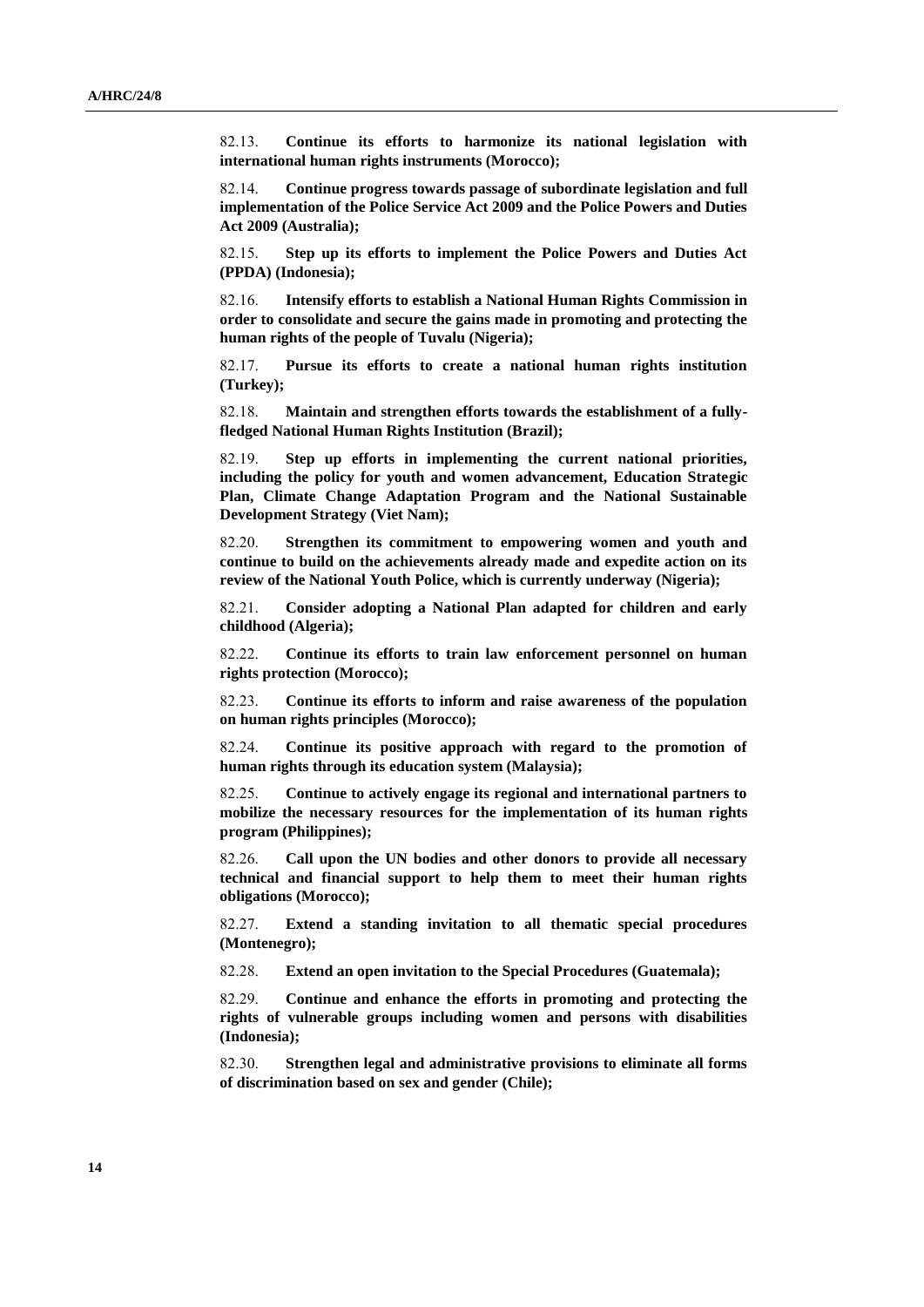82.31. **Carry out a comprehensive legal review of its domestic legislation and traditional practices to amend or eliminate those cultural practices and stereotypes which discriminate against women, bearing in mind its condition as State party to the Convention on the Elimination of All Forms of Discrimination against Women, while implementing innovative measures addressed to youth and adults to increase the understanding of the concept of equality between women and men and to present a positive and nonstereotypical image of women (Uruguay);**

82.32. **Work out and implement all those necessary measures, including legislative revisions, aiming at tackling discrimination and stereotypes against women, in particular those conducive to abuses and violence (Italy);**

82.33. **Continue its efforts in promoting gender equality including expanding the role of women in its national development (Malaysia);**

82.34. **Continue to work to achieve gender equality in the country (Guatemala);**

82.35. **Consider strengthening its policy and relevant legislation, as well as allocating adequate resources, to further promote gender equality and women's participation in public life (Thailand);**

82.36. **Pursue the efforts aiming at promoting women rights and ensuring gender equality, with particular attention to the access of women to justice and women participation in public life (Algeria);**

82.37. **Take further steps to increase women's empowerment, including in political and economic life, and through local and national implementation of effective measures to address domestic violence and gender discrimination (Australia);**

82.38. **Implement policies to combat discrimination against women, both in public and private life (Spain);**

82.39. **Continue to promote and strengthen the realization of women's rights, with special attention on equal rights and opportunities in the labor market (Brazil);**

82.40. **Strengthen its national machinery to promote gender equality and gender mainstreaming (Trinidad and Tobago);**

82.41. **Continue to combat discriminatory societal behaviours, in particular discrimination against women in law and practice, and take further steps to address violence against women, and domestic violence in particular (Canada);**

82.42. **Continue its efforts to guarantee gender equality by, for example, launching a public awareness campaign in order to stop violence against women and impunity for crimes against women (Netherlands);**

82.43. **Pass and implement its proposed legislation to prevent violence against women and adopt a strategy to properly tackle the unequal status of women in many areas including education, public life and decision-making (United Kingdom of Great Britain and Northern Ireland);**

82.44. **Adopt appropriate laws to combat violence against women in general and domestic violence in particular (France);**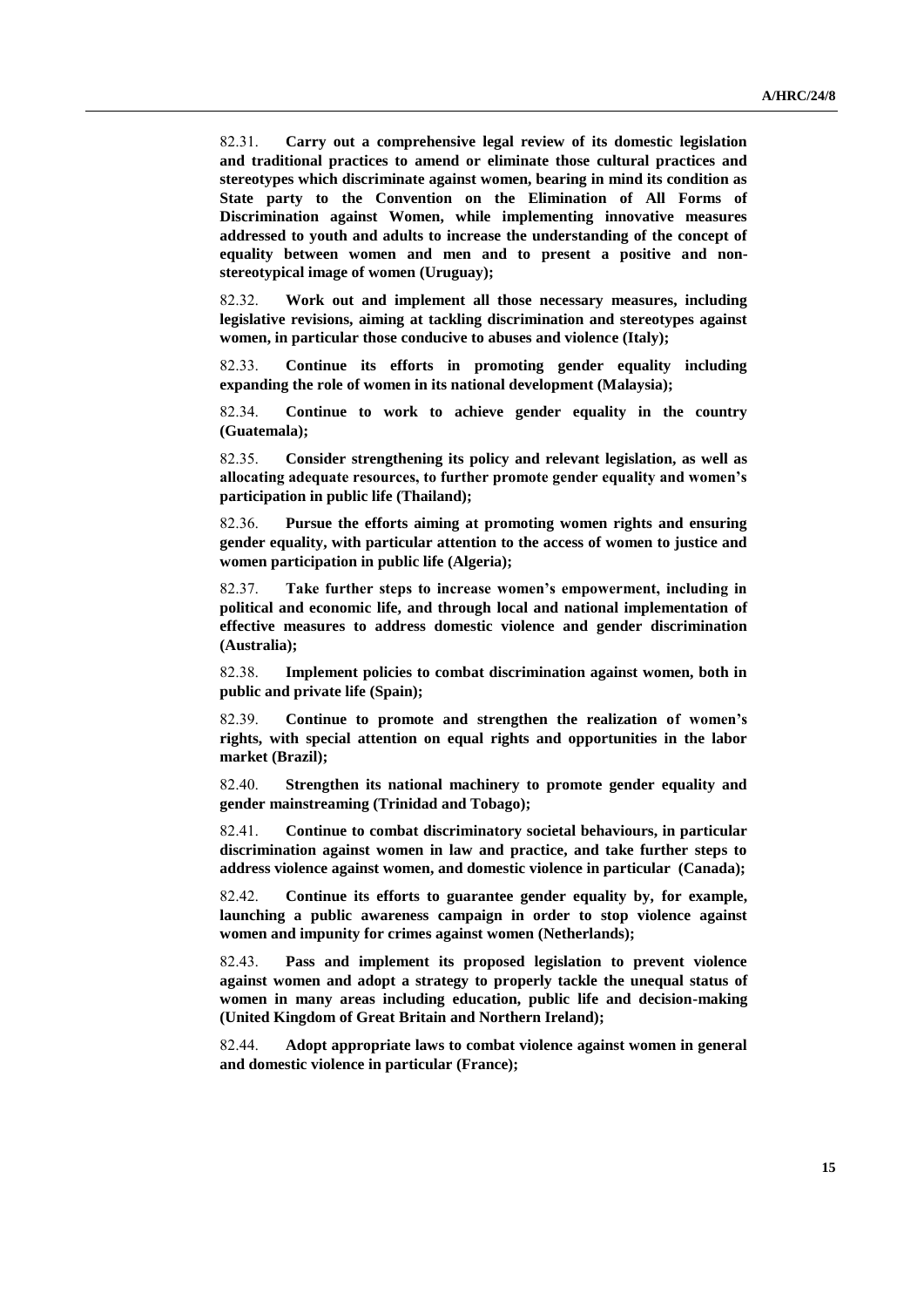82.45. **Continue to combat violence against women and promote gender equality, with assistance from the UN Women and other relevant organizations (Singapore);**

82.46. **Continue the efforts made within the framework of fighting violence against women (Senegal);**

82.47. **Reinforce measures addressing violence against women, in particular the domestic violence, ensuring due accountability for perpetrators and increasing victims' access to justice (Slovakia);**

82.48. **Create an institutional strategy to reduce domestic violence (Slovenia);**

82.49. **Consolidate the development of a comprehensive national framework in addressing all forms of violence against women, through the adoption of the Domestic Violence Bill, and harmonize domestic law with the provisions of the Convention on the Elimination of All Forms of Discrimination against Women (Maldives);**

82.50. **Enact the Family Protection and Domestic Violence Bill and continue efforts to increase and extend public awareness on domestic violence issues to the Outer Islands (New Zealand);**

82.51. **Continue its internal measures for the adoption of the Family Protection and Domestic Violence Bill (Azerbaijan);**

82.52. **Support the Family Protection and Domestic Violence draft Bill with an institutional strategy and sufficient resources to enhance the prevention of domestic violence, combat impunity and grant adequate access to justice for the victims (Italy);**

82.53. **Harmonize its Penal Code and legislation with the CRC in order to eradicate corporal punishment of children in schools and other settings (Hungary);**

82.54. **Opt for the prohibition of the use of corporal punishments, especially those involving minors (Spain);**

82.55. **Strengthen the proper functioning of the People's Lawyers Office by providing financial and technical support in order that everybody has the right to a due process and legal representation (France);**

82.56. **Implement, with the assistance of the international cooperation, a complaints system to guarantee the effective access of women to justice, in accordance with the provisions of the Convention on the Elimination of All Forms of Discrimination against Women (Uruguay);**

82.57. **Implement the Religious Organizations Restriction Act of 2010 consistent with its terms and with full respect for international religious freedom (United States of America);**

82.58. **Organize a by-election in Nukufetau as soon as practicable (United States of America);**

82.59. **Implement policies to promote food security (Mexico);**

82.60. **Comply with the UN Special Rapporteur's recommendation to adopt and implement a national water strategy and plan of action covering the entire population (Trinidad and Tobago);**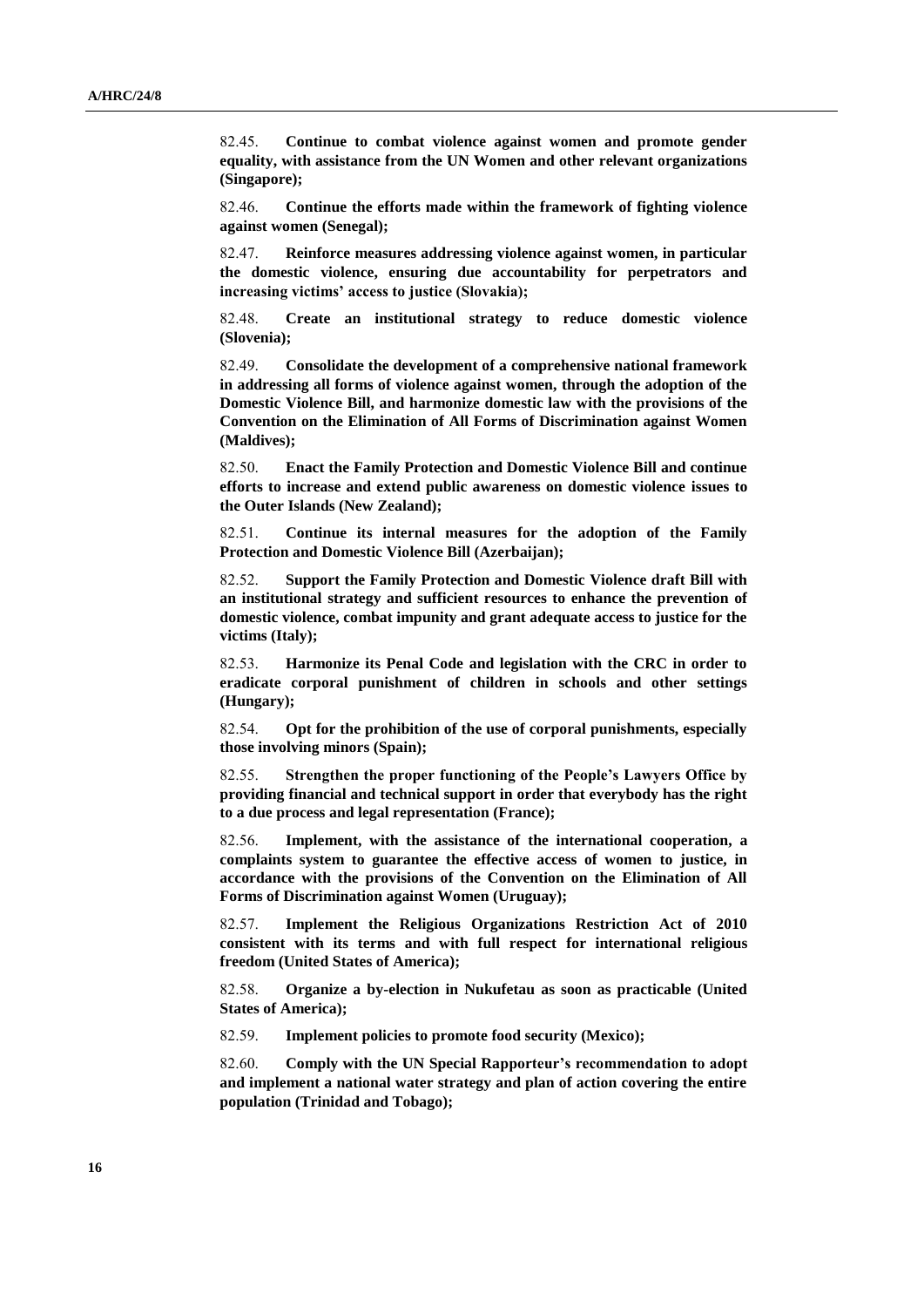82.61. **Increase the initiatives to guarantee access for all to drinking water and sanitation (Spain);**

82.62. **Move forward, at the earliest possible opportunity, with the adoption of the draft Water Act to establish a legal framework and put in place water resources and sanitation infrastructure, including adequate collection, storage and distribution mechanisms to alleviate the challenges of scarcity and to ensure that all its citizen's right to safe drinking water and sanitation are safeguarded (Maldives);**

82.63. **Adopt and implement a national water strategy and plan of action covering the entire population, and make access to water and sanitation affordable to all (Slovenia);**

82.64. **Include, among the priorities of the Second National Strategic Development Plan, the access to sanitation along with access to drinking water which is already contained (Spain);**

82.65. **Improve access to education for children living in rural areas and adopt further measures, special laws and awareness programs to promote gender equality in education (Hungary);**

82.66. **Continue efforts to guarantee the full inclusion of persons with disabilities in all spheres of society (Costa Rica);**

82.67. **Continue to implement its NAPA to address the impacts of climate change, with assistance from UNPD, the Global Environment Fund and other relevant international stakeholders (Singapore);**

82.68. **Formulate, in cooperation with regional and United Nations mechanisms, a plan for the management and mitigation of natural disasters which includes potential mass displacements of the population (Mexico)**.

83. **The following recommendations will be examined by Tuvalu which will provide responses in due time, but no later than the 24th session of the Human Rights Council in September 2013:**

83.1. **Consider the possibility of amending the National Constitution to include a safeguard against statelessness, which establishes the acquisition of Tuvaluan nationality for children born in the territory who otherwise would be stateless (Uruguay);**

83.2. **Include legislative safeguard against statelessness with regards to children born in its territory, who would otherwise be stateless, to acquire Tuvaluan nationality (Slovakia).**

84. **The recommendations below did not enjoy the support of Tuvalu:**

84.1 **Become party to the UN core human rights treaties and continue its efforts towards this aim (Montenegro);**

84.2. **Step up its recent efforts and ratify the core human rights treaties and other main relevant international instruments (Germany);**

84.3. **Accede to the International Covenant on Civil and Political Rights as a priority (Maldives);**

84.4. **Accede to the International Covenant on Civil and Political Rights and its optional protocols (Estonia);**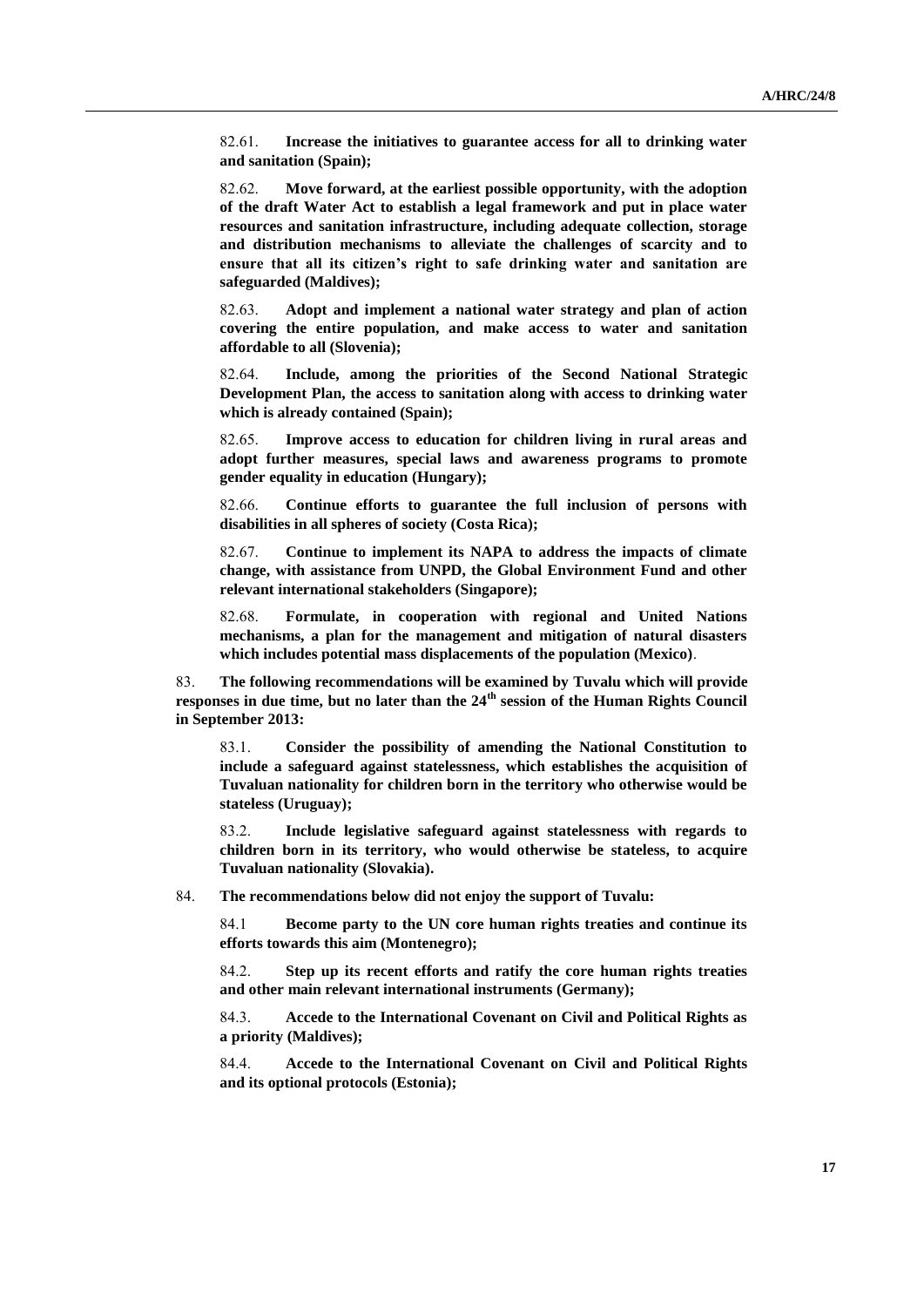84.5. **Ratify as soon as possible the main international human rights treaties, mainly the International Covenant on Civil and Political Rights and the International Covenant on Economic, Social and Cultural Rights and ensure their effective implementation (France);**

84.6. **Ratify other core human rights treaties, particularly the International Covenant on Civil and Political Rights and the International Covenant on Economic, Social and Cultural Rights (Slovenia);**

84.**7. Ratify, as soon as possible, the International Covenant on Economic, Social and Cultural Rights, the International Covenant on Civil and Political Rights and the respective optional protocols to those Covenants (Spain);**

84.8. **Ratify the International Covenant on Economic, Social and Cultural Rights and the International Covenant on Civil and Political Rights (Trinidad and Tobago);**

84.9. **Ratify the International Covenant on Civil and Political Rights and the International Covenant on Economic, Social and Cultural Rights (Ireland);**

84.10. **Ratify the Convention against Torture (Guatemala);**

84.11. **Accede to the Convention on the Prevention and Punishment of the Crime of Genocide (Estonia);**

84.12. **Proceed with the full incorporation of human rights treaties to which Tuvalu is a party into its domestic legal system (Slovakia);**

84.13. **Incorporate into domestic legislation the provisions of the Convention on the Elimination of All Forms of Discrimination against Women and of the Convention on the Rights of the Child (France);**

84.14. **Fully incorporate the provisions of the Convention on the Elimination of All Forms of Discrimination against Women into its domestic legal system, including through the on-going process of the amendment of the Constitution (Hungary);**

84.15. **Establish a national human rights institution that is fully compliant with the Paris Principles (Maldives);**

84.16. **Establish a national human rights institution in conformity with the Paris Principles (Morocco);**

84.17. **Ratify the main human rights treaties and investigate the possibility of the establishment of a national human rights institute, if necessary with assistance from the UN and UN member states (Netherlands);**

84.18. **Repeal all provisions that criminalise consensual same-sex conduct and ensure that anti-discrimination laws cover sexual orientation (United Kingdom of Great Britain and Northern Ireland);**

84.19. **Support repeal of the provision of the Penal Code criminalizing consensual sex between adult males (United States of America);**

84.20. **Introduce in the Constitution the prohibition on gender and sex based discrimination similar to that relating to racial or religious discrimination (France);**

84.21. **Amend section 27 paragraph 1 of the Constitution, incorporate into the legislation the principle of equality between women and men and a**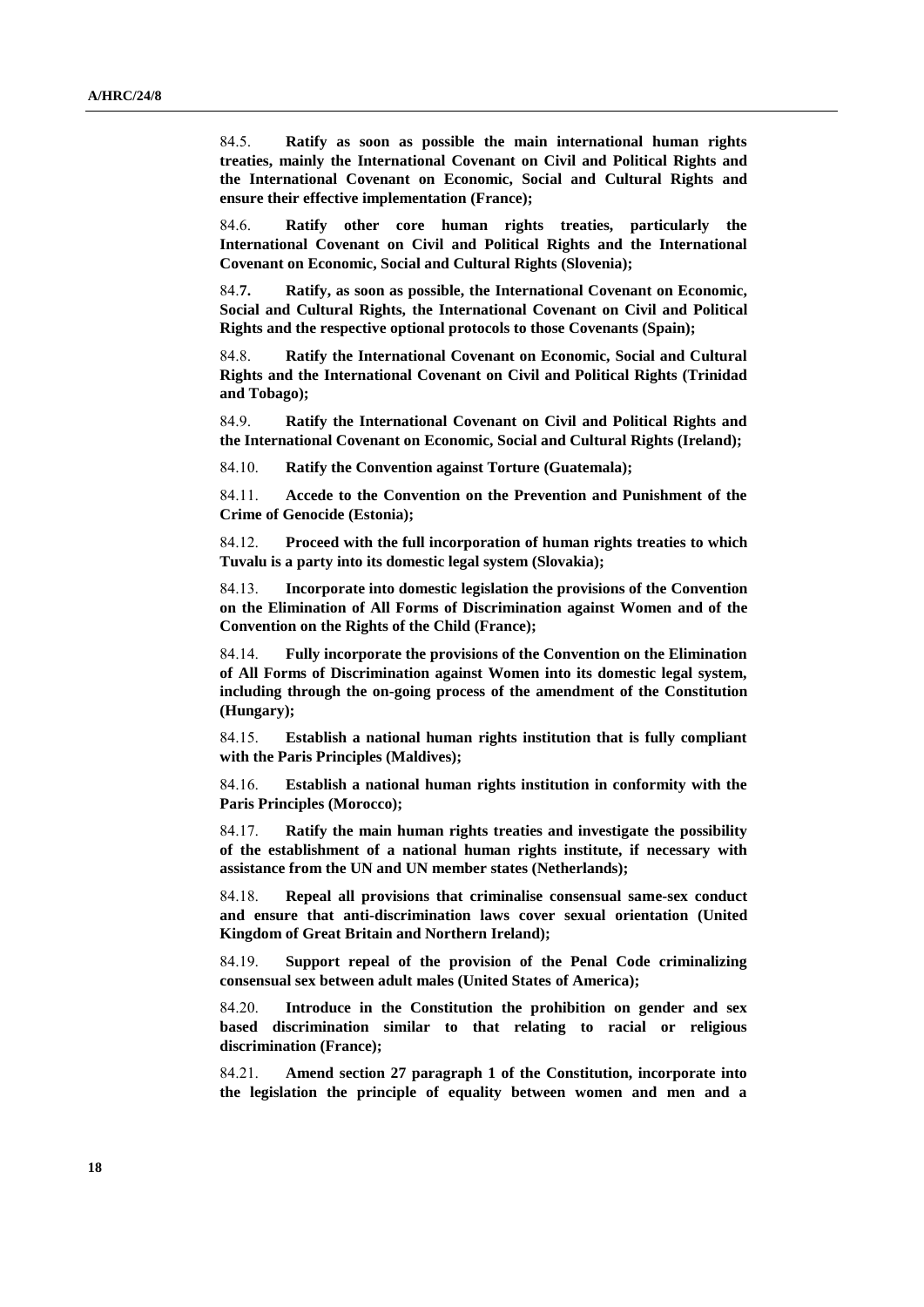**prohibition of discrimination on the basis of sex as well as enact legislation to enforce the prohibition of discrimination (Germany);**

84.22. **Amend country's Constitution and enact other appropriate legislation to prohibit discrimination on gender grounds (Slovakia);**

84.23. **Adopt, as a matter of priority, all legal and administrative measures to prohibit and punish corporal punishment of children in all settings, including at home (Uruguay);**

84.24. **Adopt legal and administrative measures to eliminate all forms of corporal punishment of children (Chile);**

84.25. **Adopt necessary legislative and administrative measures to guarantee freedom of religion (Mexico);**

84.26. **Make changes to the Constitution Amendment Act of 2010 to fully guarantee freedom of religion or belief (Canada);**

84.27. **Amend or repeal the Religious Organisations Act so as to establish a legal framework ensuring that everyone is free to practice his or her own religious faith without penalty (Ireland).**

85. **All conclusions and/or recommendations contained in the present report reflect the position of the submitting State(s) and/or the State under review. They should not be construed as endorsed by the Working Group as a whole.**